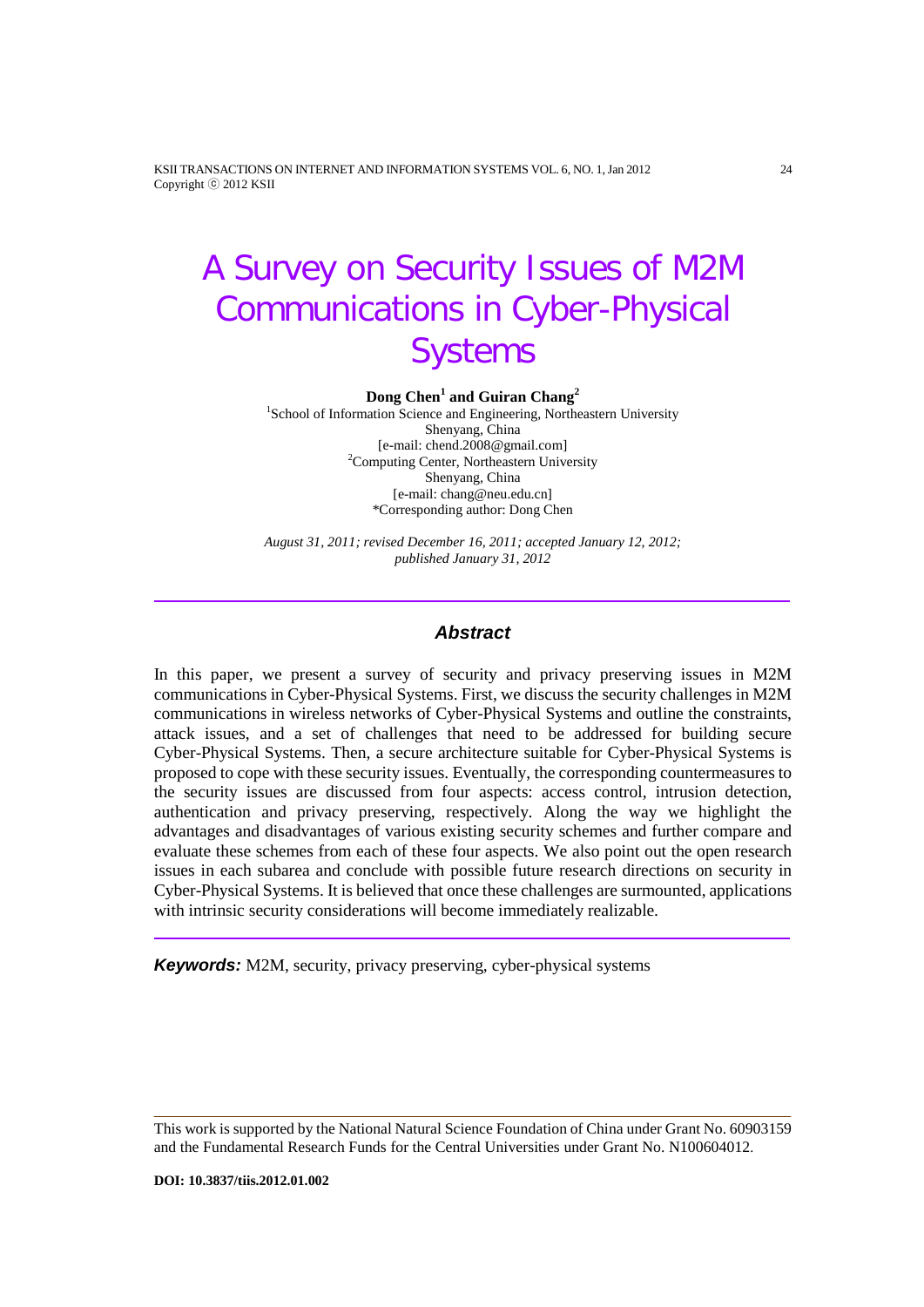# **1. Introduction**

**C**yber-physical systems will have to support various communication technologies and integrate different devices. A Cyber-Physical System (CPS) aims at monitoring the behavior of physical processes and actuating actions to change their behaviour in order to make the physical environment work correctly [1][2]. Usually, a typical CPS consists of two major components, physical processes and an intelligent cyber system. Physical processes are usually monitored and controlled by the cyber system which is often a networked system of several tiny smart devices with sensing, computing and wireless communication capabilities. The emergence of CPS applications have effect on the revolution including assisted living, intelligent traffic control and safety, energy conservation, enviromental control, instrumentation and avionics. However, as the interaction between the physical and cyber world increases, the physical systems become increasingly more susceptible to the security vulnerabilities in the CPS. The security and privacy preserving issues must be addressed before CPS could be widely deployed.

M2M (Machine to Machine) covers various technologies, including sensing, communications, computing, data processing and feedback control technologies, and support massive heterogeneous smart devices to communicate with each other. Nowadays, M2M has become an indispensable component for next generation networks, e.g. CPS and Internet of Things (IoT). M2M has been widely applied to a lot of novel intelligent applications and services, and may even lead to M2H (Machine to Human) and M2S (Machine to System) in the future. So far, M2M communication has been considered as one of the next frontiers in wireless network of CPS and IoT. However, it is not practically feasible to enforce the global communication security of wireless network, since massive M2M smart terminals are expected to be deployed in a highly heterogeneous distributed CPS network. M2M communication is a novel frontier in CPS systems. The research on M2M communication security issues in CPS systems is still rare. Although there are many related works on security issues in WSN (Wireless Sensor Networks), Ad-hoc networks, MANETs (Mobile Ad-hoc Networks) and etc., they cannot be applied to CPS applications directly. [3] presents a survey on security issues in WSNs, and highlights the advantages and disadvantages of various WSN security protocols. [4] proposes a survey on security issues in mobile ad hoc and sensor networks. [5] investigates the security challenges and issues in CPS systems, and proposes a context-aware security framework for general CPS systems.[6][7][8][9][10][11][12] and [13] have discussed some security issues that may occur in CPS systems. Just like other new fields, most of the research work seems to be focused on those mapping solutions from existing domains, such as WSN, which share the networked operation and low capability characteristics with CPS. However, conventional secure M2M communication solutions are not appropriate for the interoperation among novel heterogeneous applications. How to make sure that M2M communication in a system is still secure while interacting with another one is an important issue in CPS. There are also other new security issues in CPS that needs to be addressed.

The remainder of the paper is organized as follows. In Section 2, the novel security and privacy challenges are presented in details for CPS systems. Then in Section 3, a secure architecture is proposed and the security challenges of CPS systems are further discussed in details. Security issues and corresponding countermeasures are introduced and analyzed in Section 4 from four aspects: access control, intrusion detection, authentication and privacy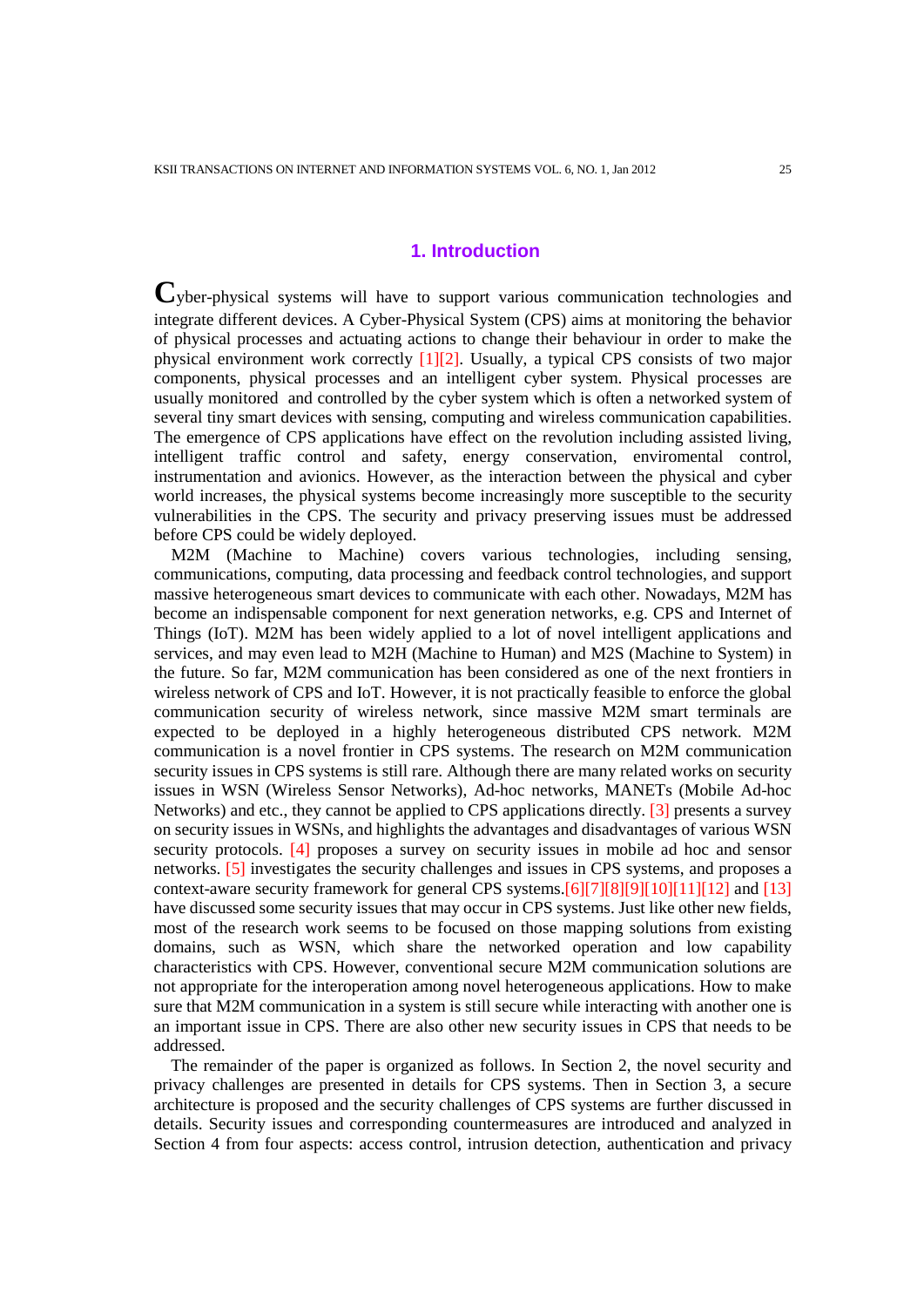preserving, respectively. Open research issues in each subarea are also pointed out in Section 4. Section 5 concludes with possible future research directions on security in CPS systems, followed by the conclusion and future work of the paper in Section 6.

## **2. Security Issues in M2M communications in CPS**

In this section, the differences between CPS and other wireless networks are pointed out firstly in order to analyze the security and privacy preserving challenges involved in M2M communications of CPS systems. Then the security challenges are analyzed, since the existence of tiny computing devices which form ubiquity in CPS domain makes the wireless networks of CPS very vulnerable to different security attacks.

A typical CPS system usually consists of several tiny devices connected together to form a collaborative computing environment. However, CPS systems commonly impose peculiar constraints in terms of connectivity, computational power and energy budget, which make it significantly different from those existing distributed systems. In order to circumvent the security problem in M2M communications in CPS systems, networks and devices need to be secured.

There are significantly different key properties between CPS and other existing network systems which cause security issues and raise novel security requirements. Many CPS applications have mission-critical tasks and thus require that security and privacy must be considered during the design period. Improper use of data and contextual information may cause serious information leakage and provide inaccurate feedback controls. While some aspects of CPS are similar to traditional wireless network based systems, such as WSN**s**, Ad-hoc Network, MANETs and so on, significant distinctions exist which greatly affect how security is achieved and guaranteed. The differences between CPS and other wireless network infrastructures are as follows. First, the device population of CPS systems is growing rapidly. It means that massive everyday things are increasingly integrated into the global CPS network. With the help of 6LoWPAN and IPv6 communication protocols, more and more sensors, sensor-embedded things, 3G phones, PDA and other smart devices are connected to IoT/NGI (Next Generation Internet) through different access technologies. Note that CPS employs IoT/NGI as the backbone network in order to realize the exchange and feedback control between cyber world and physical world. Therefore, it is so difficult for us to monitor privacy concerns. Second, sensors/actuators are usually heterogeneous and limited in computation, memory and power resources. Heterogeneous smart devices may span a range of computational abilities from PCs to RFID tags. Therefore, trust and privacy management mechanisms must accommodate even the simplest devices. Exhausted nodes may cause the route failure and dynamic adjustment of the underlying topology of the whole wireless network. Third, the topology of the underlying wireless networks change very frequently due to the failures or mobility of the smart nodes. Last but not the least, CPS applications may employ several heterogenous networks as its edge access networks to IoT/NGI in order to get intelligent services from different fields. Most networks of CPS systems are wireless networks through which sensors, sensor embedded devices, 3G phones and other smart devices can connect to IoT/NGI ubiquitously. A wide range wireless links can be employed, such as Bluetooth, Wi-Fi, ZigBee, 802.11, WiMAX, GSM, WCDMA and etc.

These differences greatly affect how secure data-transfer schemes are implemented in CPS. The research on security issues in CPS is to protect the data and contextual information from attacks and misbehaviors. As shown in **Fig. 1**, the security requirements of M2M communications in CPS systems mainly include, (1) Availability, which ensures that CPS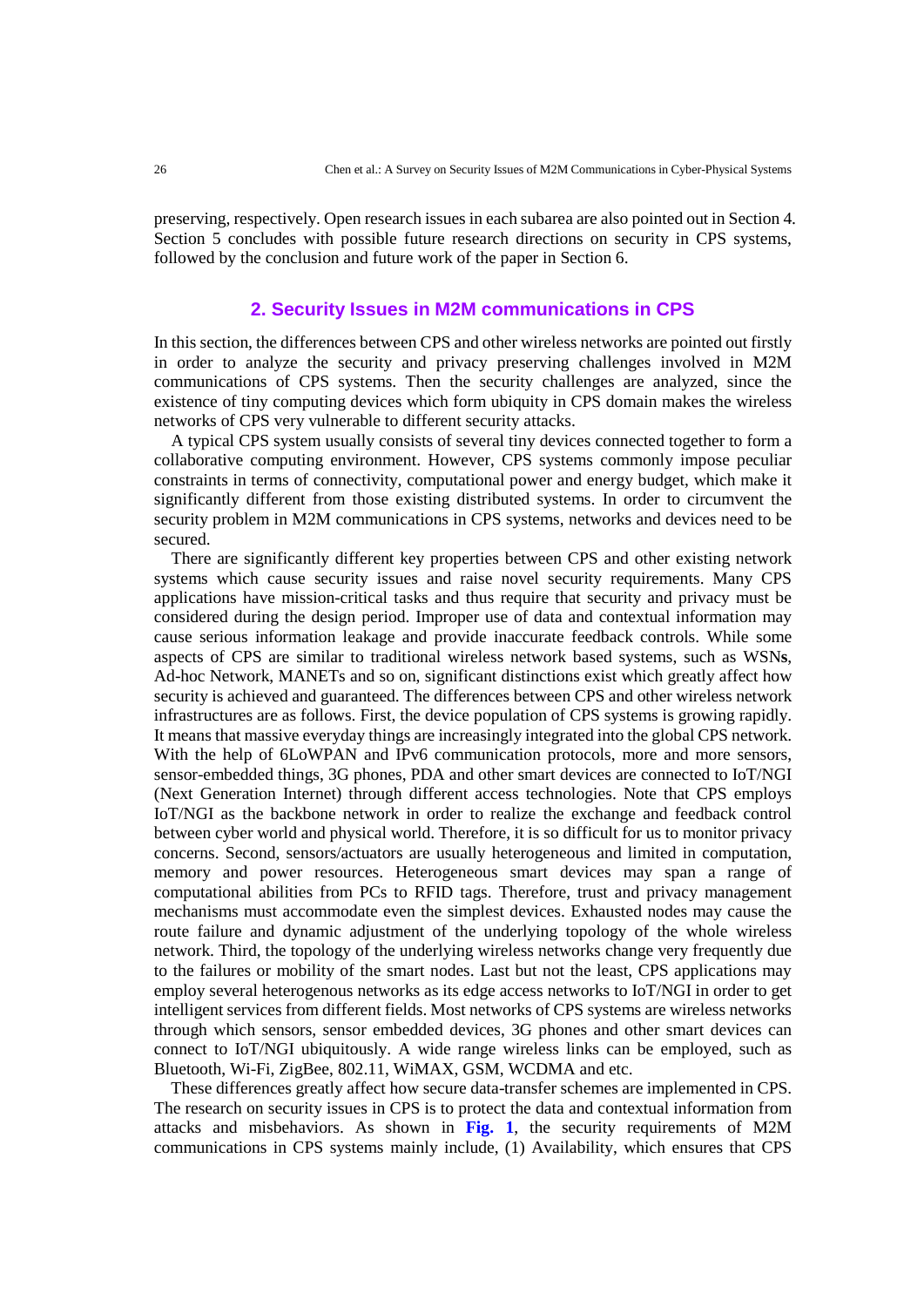services are available even in the presence of Denial-of-Services (DOS) attacks. (2) Integrity, which ensures that the messages transmitted in the network are not modified by adversaries or malicious intermediate nodes. (3) Authorization, which ensures that only those authorized entities can access the service providing nodes. (4) Authentication, which ensures that M2M communication channels between two nodes are secure and malicious nodes are not involved in the communications. (5) Confidentiality, which ensures that a specific message can only be understood by the desired recipients. (6) Freshness secrecy, a node should not be able to read any previously transmitted messages when it joins the network and any future messages after it leaves the wireless network. Recently there have been heightened security and privacy concerns over various wireless networks with the emergence of CPS and IoT. However, due to the constraints of M2M communications in CPS, existing schemes, policies and mechanisms are thus inadequate and thus novel models and mechanisms are needed to protect the M2M communications in such novel CPS applications.



**Fig. 1.** Secure Issues in M2M communication in CPS

This paper focuses on several significant security issues with respect to availability, integrity, authorization, authentication and confidentiality. First, protect sensitive data and services from unauthorized internal and external access to CPS systems. Second, ensure some security principles for dynamic underlying infrastructures of CPS, such as confidentiality, integrity and authentication. Third, design novel individual authentication schemes with robust to the loss of packets during a transmission, short authentication latency and low computation. Last but not the least, protect privacy on the collected data from the physical world through scalar sensors, multimedia sensors, smart terminals, 3G phones, RFID readers and etc. Especially, privacy concerns arise beyond data content and may focus on context information in some M2M communications of CPS applications, such as the location of a sensor initiating data communication.

#### **3. A Secure Architecture for CPS systems**

With the development of WSNs, RFID and pervasive computing technology, CPS systems are becoming a reality. CPS applications have potential to benefit from massive wireless networks and smart devices. This allows CPS applications to provide intelligent services based on the knowledge from the surrounding physical world.

However, security and privacy issues must be addressed before CPS can be widely deployed in areas as diverse as military, financial, precision agriculture, assisted living, health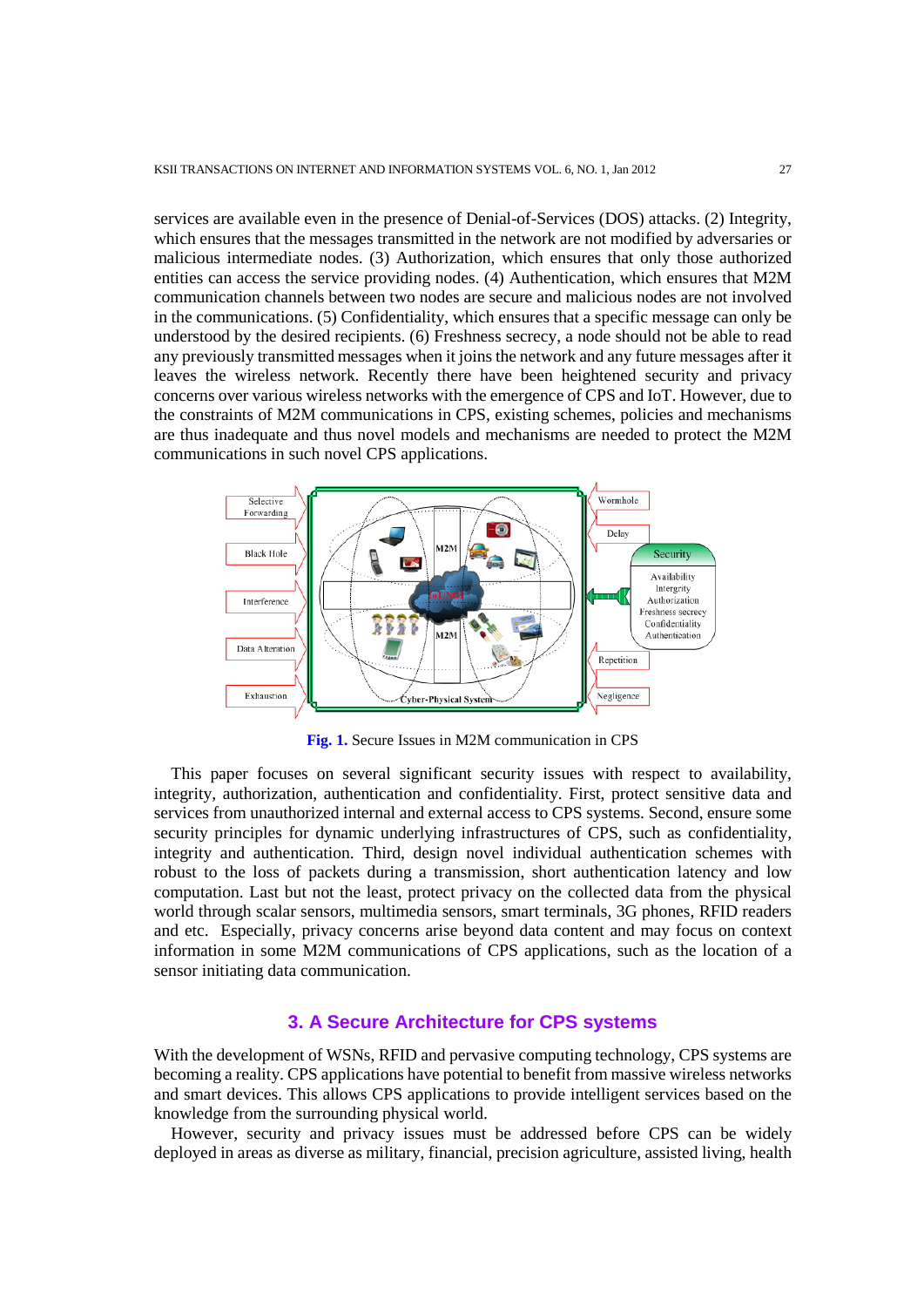care and etc. To the best of our knowledge, the main reason why the security problem in CPS applications is so serious is that CPS systems usually involve interactions between the massive entities which may span heterogeneous wireless networks. Unlike other traditional network systems, CPS systems usually have no well-defined security perimeters. Furthermore, networks of CPS applications are usually wireless and dynamic in nature, including WSNs, Ad-Hoc network, Opportunistic Networks and etc.

In order to cope with the security issues discussed in Section 2, a secure architecture suitable for CPS applications is presented in this section, as shown in **Fig. 2**. The proposed secure architecture is also composed of four layers. In the perception layer, smart devices are connected into CPS systems to obtain sensitive data from their environment, including RFID Tags, 3G Phones, RFID sensors, sensors or sensor embedded devices and etc. We can employ lightweight key management schemes, secure routing protocols, intrusion detection systems and authentication schemes to cope with the security issues on availability, integrity and authentication. The network access layer can help heterogeneous networks to access Internet/NGI ubiquitously through a widely range wireless link, including Bluetooth, Wi-Fi, ZigBee, WiMAX, GSM, WCDMA, Satellite and etc. In this layer, mechanisms for data encryption, entities authentication and secure access can be used to protect privacy on the collected data from the physical world through scalar sensors, multimedia sensors, 3G phones, RFID reader and etc. The third layer is in charge of data management for CPS applications. In this layer, there are cloud computing centers, directory management severs, RESTful web servers and etc. And we can use SMC (Secure Multiparty Computation) based key distribution schemes to solve those security issues about confidentiality and freshness secrecy. The top layer provides various intelligent services to CPS users, such as precision agriculture, environment monitoring, intelligent transportation system and so on. Lightweight access control management mechanisms and privacy preserving technology can be used to cope with the problems concerning the authorization, confidentiality and freshness security of the transmitted data during the M2M communications in CPS. This secure architecture can detect: Black Hole, Selective Forwarding, Repetition, Delay, Data Alteration, Interference, Wormhole, Negligence, and Exhaustion.



**Fig. 2.** The Secure Architecture of CPS

However, security policies and mechanisms developed for traditional applications are inadequate for CPS applications for several reasons. First, CPS applications are usually the integration of several heterogeneous wireless networks and do not have a well-defined security perimeter before deployed in physical world. In CPS systems, the entities which will be interacted with or the resources that will be accessed are not always known in advance. This makes almost all existing access control models unsuitable for CPS applications since they make access decisions based on the successful authentication of predefined users. Second, the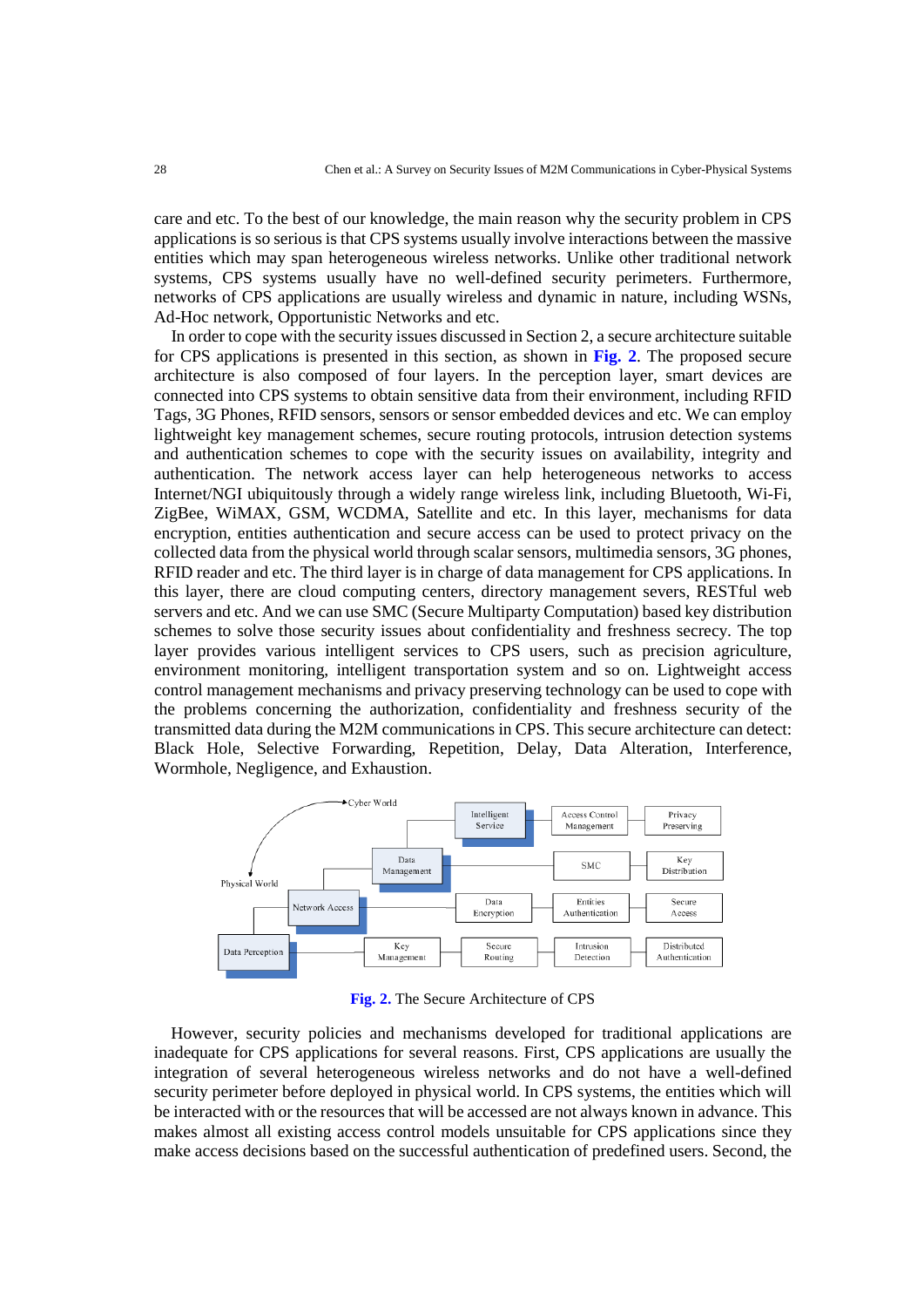underlying networks of CPS are extremely dynamic in nature. The accessing entities may change, resources requiring protection may be created or modified and an entity's access to resources may change after deployed. Protecting resources during application execution remains challenging. Third, intelligent CPS applications are developed based on the knowledge of surrounding physical world. This requires security policies to use contextual information. Although, access to a resource may be contingent upon environmental contexts, such as the location and time which can be used to infer the activities of the user and even cause a privacy breach. Thus, the effects of physical security must also be considered when designing access control models in cyber world. Fourth, a CPS application may need to interact, cooperate and share resources with others to accomplish a given mission. Thus, secure interoperation in a dynamic network must be studied in-depth. Last, but not least, CPS often involves devices with various computation and communication capabilities, most of which are severely resource constrained. The resource constraints, such as limited battery lifetime, memory space and computing capability, make these nodes easy to attack and fairly hard to protect.

However, none of the existing work gives a set of corresponding countermeasures to cope with security issues involved in M2M communications of CPS clearly. This paper outlines the constrains and a set of challenges that need to be addressed for building secure CPS, and then proposes a more appropriate security architecture for CPS, eventually presents a survey of security and privacy preserving issues and the corresponding countermeasures in M2M communications. Security issues and countermeasures are classified into four categories: access control, intrusion detection, authentication and privacy preserving. Along the way we highlight the advantages and disadvantages of various security protocols and further compare and evaluate these protocols based on each of the four categories. We also point out the open research issues in each subarea and conclude with possible future research directions on security in CPS.

### **4. Security Issues and the Corresponding Countermeasures**

#### **4.1 Access Control**

Access control is an essential security component to protect sensitive data and services from unauthorized internal and external access to CPS systems. However, existing access control policies and mechanisms are inadequate, and novel models and mechanisms are needed to protect such novel applications. CPS systems are different from conventional information processing systems in that they involve interactions between the cyber world and the physical world. Thus, securing such systems involve physical security, information systems security and, most importantly, interaction security between the physical world and the cyber world [14].

Different access control models have been proposed over the years. Among them, Role Based Access Control (RBAC) is gradually emerging as the standard for access control. Existing conventional access control models like RBAC are suitable for regulating access to resources by known users. S. Chakraborty etc. propose a trust based access control model called TrustBAC model [15]. It extends the conventional RBAC models with the notion of considering trust levels. As shown in **Fig. 3**, users are assigned to trust levels instead of roles based on several factors, like credentials, behavior, recommendation etc. However, these models have often been found to be inadequate for scalable and decentralized CPS systems where the user population is dynamic and the identities of all users are not known at all.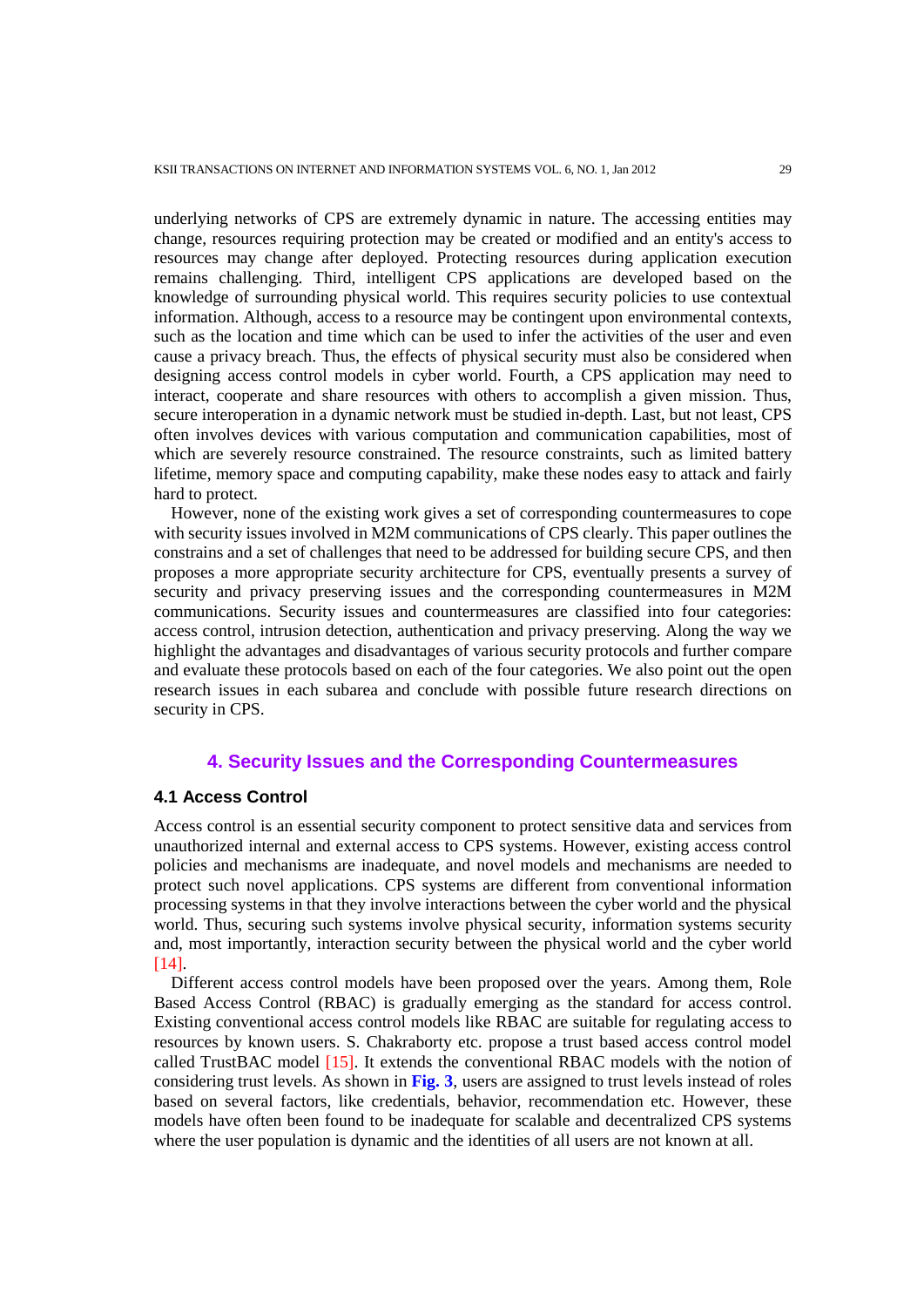

**Fig. 3.** The TrustBAC model

Spatial and temporal information for access can be employed to enhance the security for some mission-critical CPS applications. CPS computing applications are dynamic in nature and the set of users and resources are not known in advance. It is possible that a role for doing a specific task is temporarily unavailable and another role must be granted access during this time to complete it. I. Ray and M. Toahchoodee [16][17] propose a formal spatio-temporal model based on RBAC model that is suitable for commercial WSNs applications. They also show the association of each component of RBAC with spatio-temporal information and formalize the model by enumerating the constraints. This model can be used for those CPS applications where spatial and temporal information of a subject and an object must be taken into account before granting or denying access. However, the different features of a spatio-temporal access control model may interact in subtle ways resulting in conflicts. It is important to detect and resolve access control conflicts. M. Toahchoodee and I. Ray [18] illustrate how the access control model can be formally analyzed to detect the presence of conflicts and use a formal language Alloy based on first-order logic, for the purpose of convenient analysis. E. Helms [19] etc. propose an evaluating method to evaluate access control models of open source electronic health record systems for assisted living, and contribute the amalgamation of 25 criteria for the evaluation of access control implantation in the electronic health record system.

In order to accomplish the mission-critical application and fulfill its functionalities, a CPS system usually generates a large amount of data continuously over its lifetime. One of the biggest challenges in CPS systems is how to store and access these sensed data from the physical environment. Existing data storage and access strategies in CPS can be divided into two categories, namely, centralized and distributed approaches. Compared to the centralized case, distributed data storage and access consumes less bandwidth, since those sensed data is no longer forwarded to a centralized location out of the wireless network. Since a large amount of sensed data is distributedly stored and accessed in some individual sensor nodes, the corresponding data security issue becomes a serious concern in the wireless network of CPS. For those mission-critical applications, data sensed by the CPS network are closely related to security and privacy issues and accessed only by those authorized users. Especially, various types of data generated by different sensors may belong to different security levels, and should be accessed only by the selected types of users.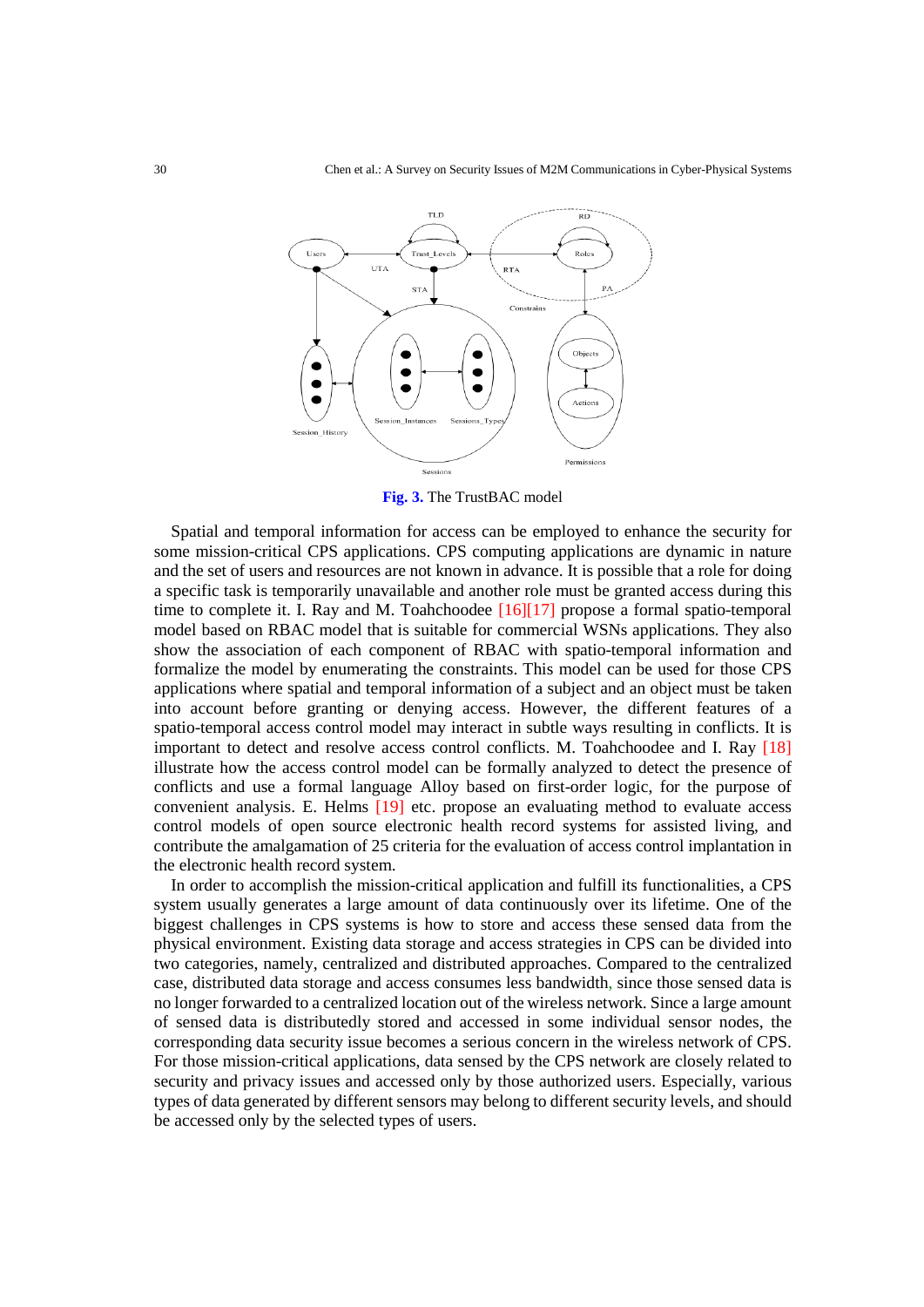To address this challenge, S. C. Yu etc. [20] propose a Fine-grained Distributed data Access Control scheme, namely FDAC, specially tailored for the distributed wireless networks of CPS based on the continuous observation of the inherent nature of the sensor data. The proposed FDAC scheme is able to enforce fine-grained access control over sensor data and is resilient against strong attacks such as sensor compromise and user colluding. To our best knowledge, this paper is the first to realize distributed fine-grained data access control for CPS applications.

As discussed above, CPS can be affected by many security threats due to the open wireless communication channels. Therefore, it is necessary that only the authorized nodes can access the corresponding data. S. Misra and A. Vaish [21] propose a novel reputation-based role assignment for RBAC to evict highly non-cooperative and malicious nodes from wireless networks of CPS. A reputation management scheme is presented for multilevel hierarchical architecture in CPS based on the following three parameters: reputation, bootstrap time and energy.

The access control policies of these schemes are statically defined before the CPS application deployed, and cannot be adjusted according to the change of system environment dynamically. Especially in emergency situation, traditional access control schemes cannot provide proper privileges to execute the response actions to avoid the failure of the system. In CPS applications, physical environment is a key factor of the whole system when making the access control decisions, the environment context and the whole system context must be taken into account.

Emergency is defined as the effect of a series of events in physical world [22], which can cause the system to enter unstable states. G. W. Wu [23] etc. propose a new access control scheme called FEAC (Fault-tolerant Emergency-aware Access Control) which provides a proactive and adaptive access control policy specifically to address multiple emergency management problem and supposes a fault-tolerant scheme for CPS applications.



**Fig. 4.** The FEAC model

As shown in **Fig. 4,** in FEAC, the following five types of dependency relationships are considered, including entity dependency, time dependency, environment dependency, resource dependency and subject dependency. However, authorization and access control, which is often the first line of defense against security breaches, has not been addressed adequately in CPS.

Through the comparison of the current work (as shown in **Table 1**), we argue that access control for CPS systems mainly depends on the following factors: evaluation of the reputation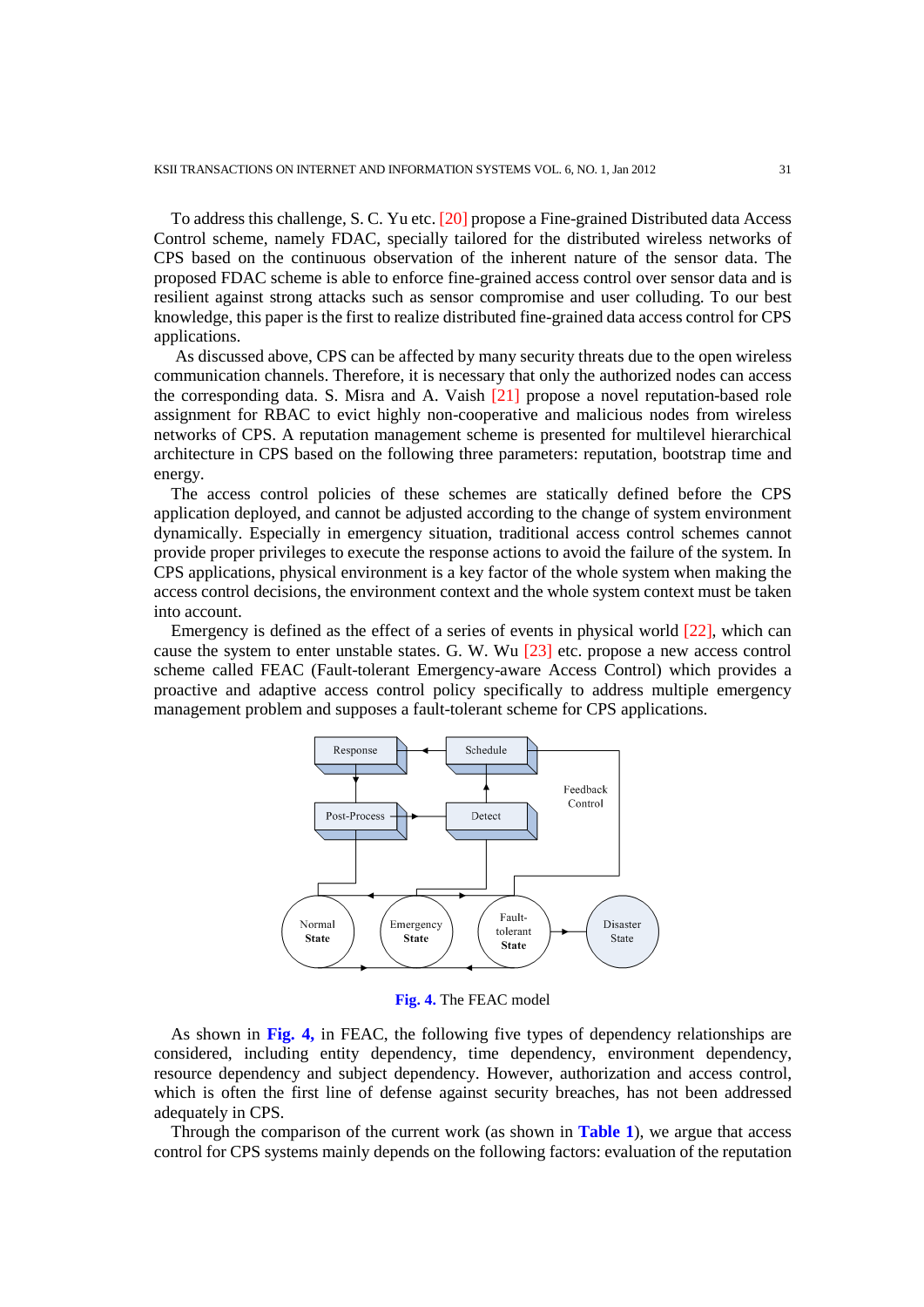and trust of entities (such as trustworthiness), environmental context (such as location, time), and the specific context of the type of application. Note that, the most entities are held by smart devices themselves in CPS belong to the physical world and CPS networks always do not have well-defined security perimeters.

| Class                                                                                  | <b>Basis</b>                     | Scalable/decentralized |
|----------------------------------------------------------------------------------------|----------------------------------|------------------------|
| <b>TrustBAC</b>                                                                        | Multi-Trust levels based RBAC    | Weak                   |
| Spatio-temporal model based                                                            | Spatio-temporal model based RBAC | Weak                   |
| <b>RRAS</b>                                                                            | <b>Reputation-based RBAC</b>     | Normal                 |
| Fault-tolerant Emergency-aware<br>Detect/resolve control conflicts<br>control policies |                                  | Normal                 |
| <b>FDAC</b>                                                                            | Attribute-based encryption       | Good                   |
| <b>FEAC</b>                                                                            | Fault-tolerant theory based      | Good                   |

**Table 1.** A comparison of CPS access control models

Therefore, we must integrate the effects of the above three factors into access control decisions in CPS applications. Trust is the connection between physical world and cyber world. The term 'trust' and 'reputation' have strongly linked meanings. Especially in WSNs of IoT/CPS, trust is often defined as an abstract of acquired attribute relative to some sensor nodes which is due to the amount of reputation held by such sensor nodes. By making full use of observing good long-term behavior, reputation ratings can be improved; therefore, trust relationships can be easily established. In real-life communities, trust is the consequence of the satisfaction of certain desired properties. The concept of reputation is closely linked to that of trust; however, there is a clear and significant difference. A node can trust in another node because of its good reputation. Likewise, a node can also trust in another node in spite of its bad reputation. Reputation is usually inspired by the past behaviors observed. Trust reflects the relying party's subjective view of an entity's trustworthiness, whereas reputation is a score which can be seen by the whole community. However, a lot of work remains to be done before such an access control model can be adapted for CPS applications.

#### **4.1.1 Evaluation metrics of reputation and trust**

Within the realm of IoT/CPS security, we interpret the concept of trust as a relation between entities (such as device, user, data, location and time) stored in sensor nodes that participate in various protocols. Trust relations are based on evidence or reputation created by the previous interactions of entities within a protocol. Each node employs a neighbor monitoring process in order to collect information about the packet forwarding behaviors of the neighbor nodes. Furthermore, each node is capable of overhearing the transmissions of its neighbors in the promiscuous mode. Each node independently overhears its neighboring nodes' packet forwarding activities. This overhearing is related to the proportion of correctly forwarded packets with respect to the total number of packets to be forwarded during a fixed time window. Then, each node in the network maintains a data forwarding information table. The table includes only the data forwarding transaction information by overhearing its neighboring nodes. Eventually, we must propose a set of reasonable evaluation metrics of reputation and trust for CPS entities. Furthermore, based on these metrics, we can design a lightweight reputation and trust based access control model for CPS.

#### **4.1.2 Group trust and secure execution**

Trust research involves providing a formal basis that allows one to compare the different trust relationships that exist in CPS. Since multiple entities are involved in a CPS application, our research also needs to focus on how to compute group trust in a dynamic environment.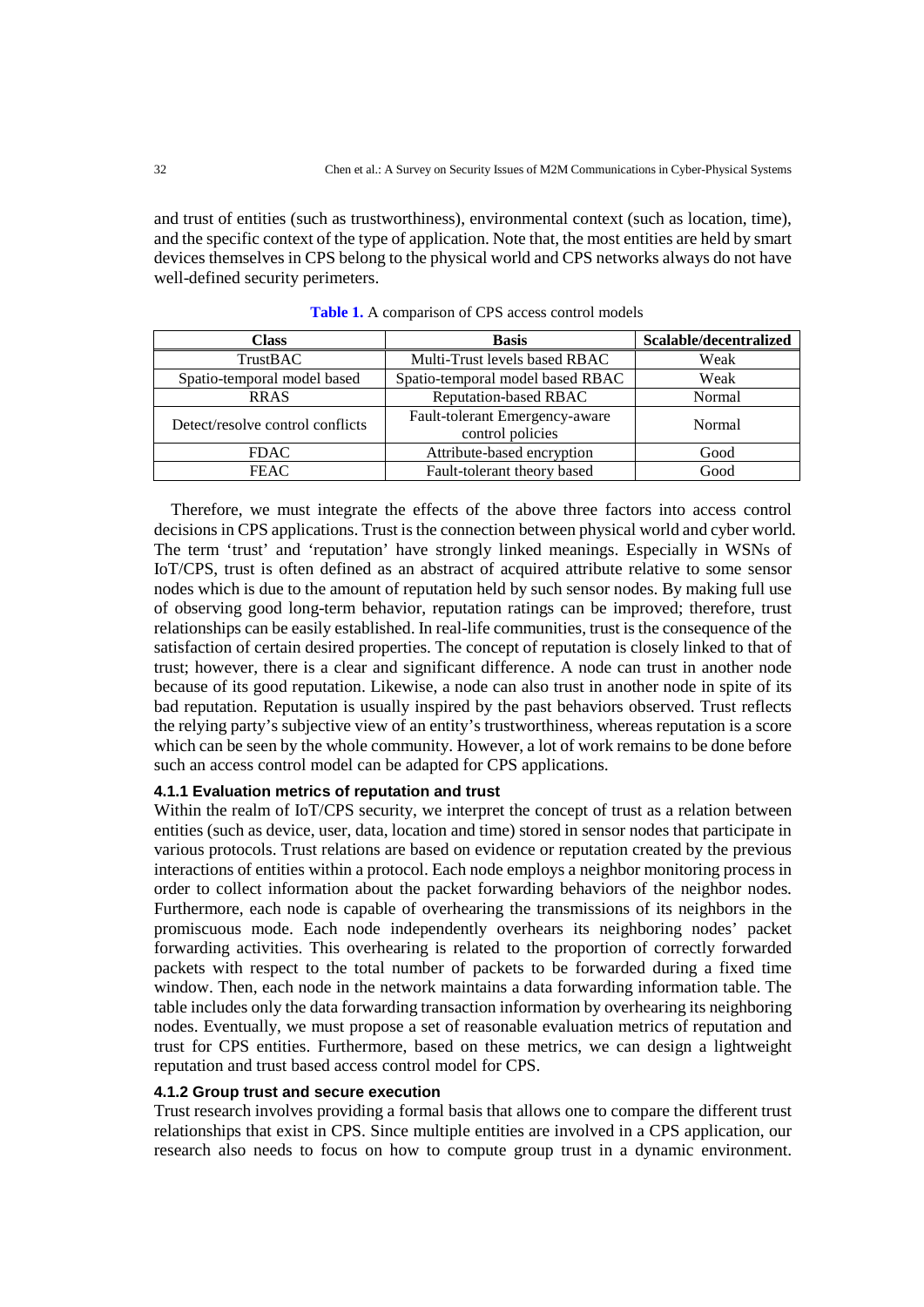Although a lot of research focuses on security policies, not much of them can be directly applied to CPS applications. As mentioned above, traditional access control policies do not consider environmental contexts, such as location and time, when making access decisions. Traditional policies assume a very static configuration and the mechanisms enforcing these policies are relatively easy to implement. In CPS, the access control requirements change when the system context changes. Consequently, new notions of secure access control in the context of dynamic systems are needed. In short, the research task is to identify the types of policies needed in CPS and to propose a notion of secure execution for dynamic CPS applications.

## **4.1.3 Environmental contexts**

Environmental contexts, such as location and time, play a crucial role in access decisions of CPS. Each application context generates a specific configuration of the system. We must firstly define what it means for access control protection in a given application context, and also ensure that security breaches do not occur while the application context is changed. For any given application context, the time and location of access together with the trustworthiness of the entities determine the access privileges of a user or a device. Note that, for a different application context, the privilege of this entity may change even if the other parameters (metrics of reputation and trust, location and time) remain the same. An access control model that captures all these requirements is needed for CPS.

## **4.1.4 Secure interoperation and policy conflict resolution**

Under normal circumstances, these applications run independently. However, different CPS applications may need to interact and share resources to achieve a crucial universal mission. The issue involves how to formalize the notion of secure interoperation that takes into account such ad hoc interactions among individual applications. This will require identifying the threats that can occur because of the interactions and what types of policies are needed to protect against those types of breaches. In this situation, secure interoperation requires an application to operate under different sets of policies, including its own strategies and the universal strategies. Conflicts might occur because of the interaction of different policies. Further research is needed to identify how to detect and resolve these conflicts.

# **4.2 Intrusion Detection**

Over the last few years, intrusion detection is regarded as a perfect weapon to cope with those challenges discussed above. The prevention mechanism is the first line of defense in a wireless network, ensuring some security principles, such as confidentiality, integrity and authentication for M2M communications of CPS. So far, there have been few works on the intrusion detection in CPS. However, there have been many useful results in the related fields, such as WSNs, Ad-hoc Network, and MANETs. Both of those networks do not have an underlying infrastructure and the topology is always changing over time, and the inherently vulnerable characteristics of wireless networks make them more susceptible to attacks from internal and external network. WSNs, Ad-hoc network, MANET and WSAN can be employed as underlying networks of CPS, since sensors, actuators, and RFID tags are the most effective tools for obtaining sensitive data from the physical world.

However, such networks employed by CPS present some new challenges when compared with traditional computer networks, namely in terms of smart node hardware constraints, very limited computing and energy resources. Unlike other networks using dedicated nodes to support basic functions like packet forwarding, routing, and network management, those functions are carried out by all available nodes. This significant difference is at the core of the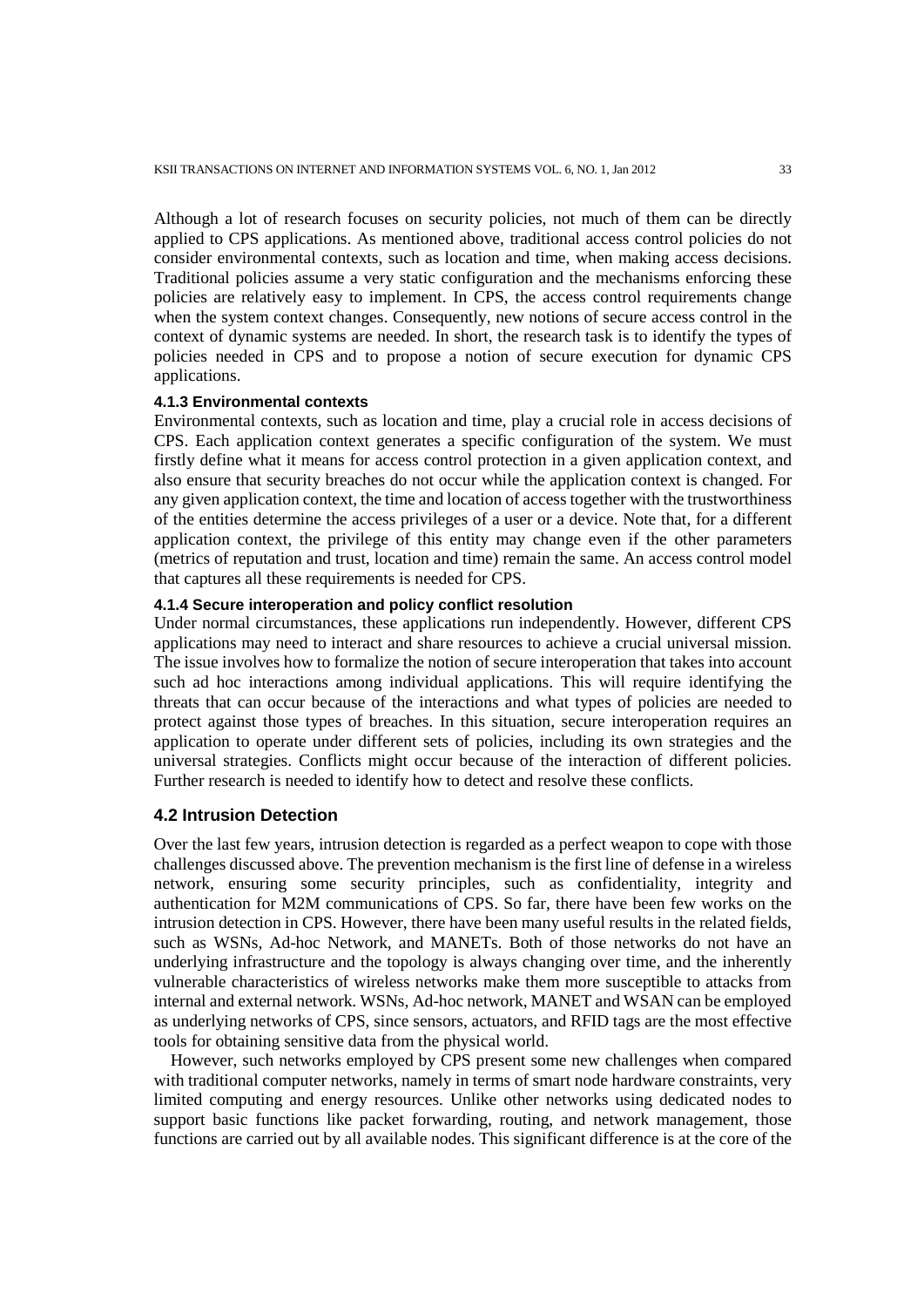increased sensitivity to node misbehavior. The unreliability of wireless links between sensor/actuator nodes in the underlying networks of CPS applications, constantly leads to change topology due to the nodes movement in and out of the networks, resource constrains of underlying sensor/actuator networks employing ZigBee or 6LoWPAN communication protocols. Thus, it is particularly difficult to satisfy security requirements of CPS, notably because of the limited physical protection of each node, the sporadic nature of connectivity, and the absence of centralized certification authority. This fact is exacerbated by the nature of the deployed wireless networks. Often, nodes are deployed in a remote or hostile area, making them unprotected and susceptible to physical attacks [24].

Among the defense mechanisms, Intrusion Detection Systems (IDS) play important role in detecting attacks that can overcome the prevention techniques. Intrusion prevention is not guaranteed to work all the time and just works as a frontline security guarantee system which should detect an intrusion quickly enough. The solutions proposed in the literature generally fall into two main categories: prevention-based techniques and detection/retrieval techniques [25]. The standard procedure in an IDS is to compare the behavior of the current system with the normal behavior in the absence of any intrusions [26]. However, it is a hard task characterizing the normal behavior and normally it generates a great number of false positives. The second model, based on signatures, on the other hand, is based on known patterns of non-authorized behavior. The third approach, actually a combination of the previous ones, is called "specification based" [27]. As discussed in [28], the authors show why IDS solutions created for ad hoc wireless networks cannot be applied directly to sensor networks, and introduce the general guidelines for applying IDS architectures in static sensor networks (with no mobile nodes). In [29], the authors provide a solution to identify malicious nodes in WSNs through detection of malicious message transmissions in a network. The mechanism is proposed based on signal strength and geographical information for detecting malicious nodes staging HELLO flood and wormhole attacks. In [30], the authors propose a distributed IDS for WSNs based on groups. The wireless network is divided into several groups where each group is composed of sensor nodes which are close to each other and share the same capacity of sensing. And the IDS algorithm is executed in each divided group. In [31] the authors propose a decentralized IDS using the specification based approach, which can be adapted to a wide range of applications. The rules that can detect possible attacks related to the characteristics of WSNs nodes will be executed by the monitors spreading throughout the network in the packets sent by neighbor nodes. However, there are some problems in this work, such as not taking into account attacks to the monitors or the cooperation between the monitors. Through cooperation between the monitors, it is possible to obtain a correlation between the visions of each of the monitors, thus reducing the amount of false positives and negatives. In [32], the authors point out that the intrusion detection is usually defined as a mechanism for a WSN to detect the existence of inappropriate, incorrect, or anomalous moving attackers. The design of intrusion detection modes considers two WSN models, including homogeneous and heterogeneous WSNs. The corresponding detection probability is derived by considering two sensing models, including single-sensing detection and multiple-sensing detection.

Traditional ways to secure a wireless networks are by using cryptographic techniques, safeguarding sensitive information from unauthorized access and implementing efficient intrusion detection mechanisms. [33] proposes a novel ant colony based intrusion detection mechanism which can keep track of the intruder trials. The proposed technique can also work in conjunction with the conventional machine learning based intrusion detection techniques to secure the WSNs. In [34], the research on intrusion detection focuses on an intruding packet in a communication network. Detection is accomplished by sampling a portion of the packets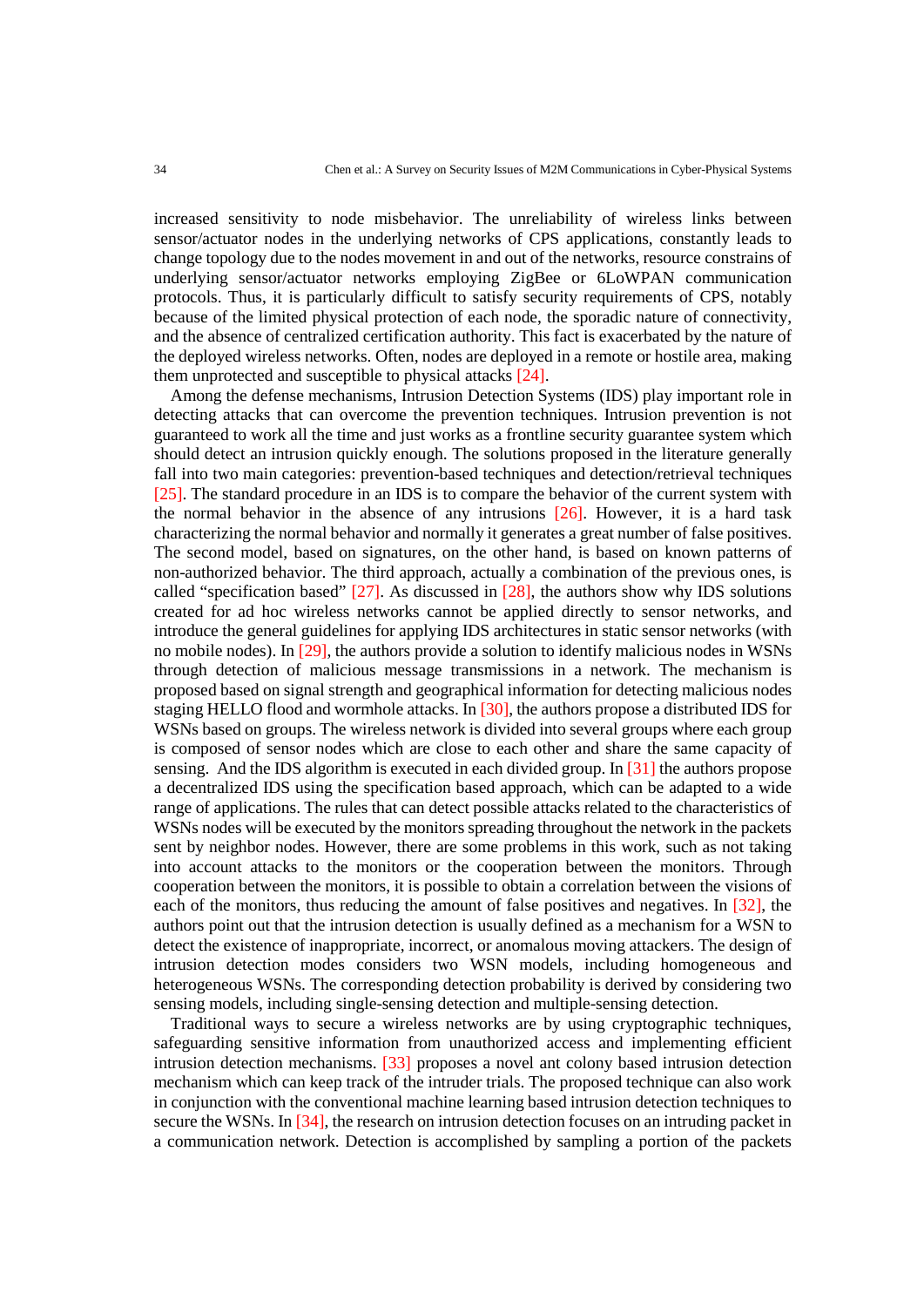transiting selected network links (or router interfaces). Since sampling entails incurring network costs for real-time packet sampling and packet examination hardware, it is advisable to develop a network packet sampling strategy to effectively detect network intrusions while not exceeding a given total sampling budget. A game theoretic framework is introduced to the proposed solution in **Fig. 5**, where the intruder picks paths (or the network ingress point if only shortest path routing is possible) to minimize the chances of detection and the network operator chooses a sampling strategy to maximize the chances of detection. The network intrusion game is played on the network between two players, including the service provider and the intruder.



**Fig. 5.** The Intrusion Game Framework

The aim of an intruder is to inject a malicious packet form some attack node with the intention to attack a target node. If the malicious packet reaches the desired target node without detected by the proposed IDS, then an intrusion is successful. In order to detect and prevent the intrusion, the service provider is allowed to sample packets in the wireless network. If the service provider samples the malicious packet, then the intrusion is assumed to be detected and thwarted. The game theoretic problem is formulated and the corresponding sampling schemes are optimal in this game theoretic setting.

| Class                   | <b>Cooperation</b> | <b>Disadvantages</b>                      |
|-------------------------|--------------------|-------------------------------------------|
| correlation-based       | totally            | all node involed, a learning phase        |
| cluster-based           | partially          | reconstruction overhead, a learning phase |
| cooperative agent-based | totaly             | all nodes involed, a learning phase       |
| clustered agent-based   | partially          | reconstruction overhead                   |

**Table 2.** A Comparsion of Existing IDSs

Obviously, some good ideas can be borrowed from these existing IDSs based on the comparison in **Table 2**. However, there are significant novel demands when these network infrastructures are introduced into the CPS applications. First, the nodes of CPS networks are not only sensors or sensor-embedded devices, but also actuators. The CPS applications usually need to give the feedback control to the target monitoring areas. This means that the data must be much more precise than that of WSNs, MANETs and so on. All these call for novel precise intrusion detection technology and intrusion detection models. Second, the wireless networks of CPS applications are usually heterogeneous. Traditional IDS and intrusion detection models are designed for homogenous networks. Since they lack this consideration when designing, the existing methods cannot be directly applied to ensure the security of CPS applications. Third, CPS applications are always mission-crucial. CPS applications are usually deployed in telemedicine/telehealth services, wearable e-health monitoring system and so on. These systems are so mission-crucial that cannot tolerate any security threats or malicious attacks. At the same time, the privacy of the data collected from individuals must also be preserved for the users. Consequently, we must investigate the security, privacy preserving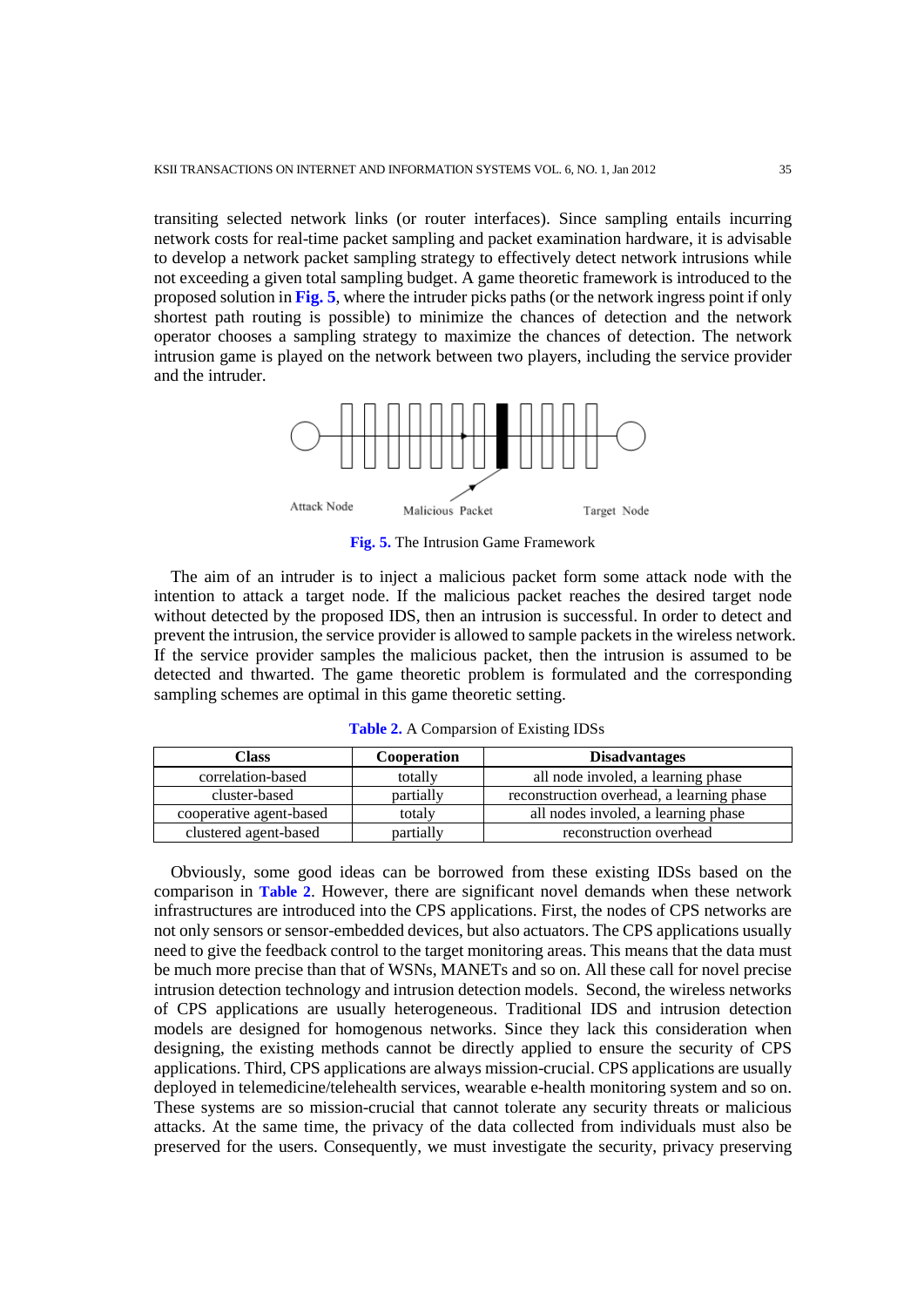and reliability of CPS applications and propose some mission-oriented IDS for the wireless networks of CPS applications. Last but not the least, new challenges of security network access are introduced into wireless networks of CPS networks. Instead of ZigBee communication protocols, most of the wireless networks of CPS networks employ 6LoWPAN and Wi-Fi protocols in the underlying networks for data forwarding. Therefore, 3G, WiMAX, Satellite and GPRS etc. are used when accessing the IoT/NGI in order to exchange data between cyber world and physical world. When many access methods co-exist in a CPS network, how to ensure the access security of heterogeneous networks is an important issue. Since a large scale CPS application may span different heterogeneous wireless networks, during the design, the intrusion detection models should also consider the novel access security challenges which come with the emergence of CPS.

#### **4.3 Authentication**

Due to their unique nature, authentication in wireless networks in WSNs, MANETs and of CPS are challenging in the following ways: (1) The wireless nature of communication; (2) Resource (computing, storage, processing, protocol stack) limitation on sensor/actuator nodes; (3) Massive and dense sensors, sensor-embedded things, actuators, smart devices etc.; (4) Lack of fixed underlying infrastructure; (5) Dynamic topology, unknown network topology prior to deployment; (6) High risk of physical attacks on unattended sensors; (7) power consumption; and (8) Key management constraints.

In [35], the authors propose a novel light-weight authentication model based on the use of simple symmetric cryptographic primitives which overcomes the drawbacks presented above. By using a network-wide key for derivating pairwise keys in its initialization phase, the master key is no longer needed and it can be erased from the memory during the normal operation of the network. This approach may obtain the benefits of pairwise key schemes, i.e. node capture resilience, without the necessity of pre-distribution and storage of a large number of keys in each node. An authentication scheme for locating compromised or malicious sensor nodes in WSNs is proposes in [36]. The scheme is designed based on an intuitive observation for any well-behavior nodes in the wireless networks. And the set of outgoing messages should be equal to the set of incoming and locally generated messages. In this scheme, a provably secure incremental hash authentication scheme-AdHASH is employed to compare and locate malicious nodes.

As discussed in [37], a distributed WSN is usually a collection of low-end devices with wireless data exchange capabilities. It is a challenging problem to implement secure pairwise communications among any pair of sensors in WSNs. In particular, memory and energy consumption as well as resilience to sensor physical compromise are the most significant requirements. A pseudo-random key pre-deployment strategy ESP is also presented that supports an energy-efficient key discovery phase requiring no communications and provides node to node authentication.

In order to provide authentication, some utilize one way key chains and delayed disclosure of keys, others use one-time signature schemes. [38] proposes an efficient one-time signature-based broadcast authentication scheme to reduce storage usage and include a re-keying mechanism for WSNs. Though multi-level µTESLA schemes can scale up to large sensor networks (in terms of receivers), they either use substantial bandwidth and storage at sensor nodes, or require significant resources at the senders to deal with DOS attacks. In [39], the authors present efficient techniques to support a potentially large number of broadcast senders using  $\mu$ TESLA instances as building blocks. The proposed techniques are immune to the DOS attacks. This paper also provides two approaches, a revocation tree based scheme and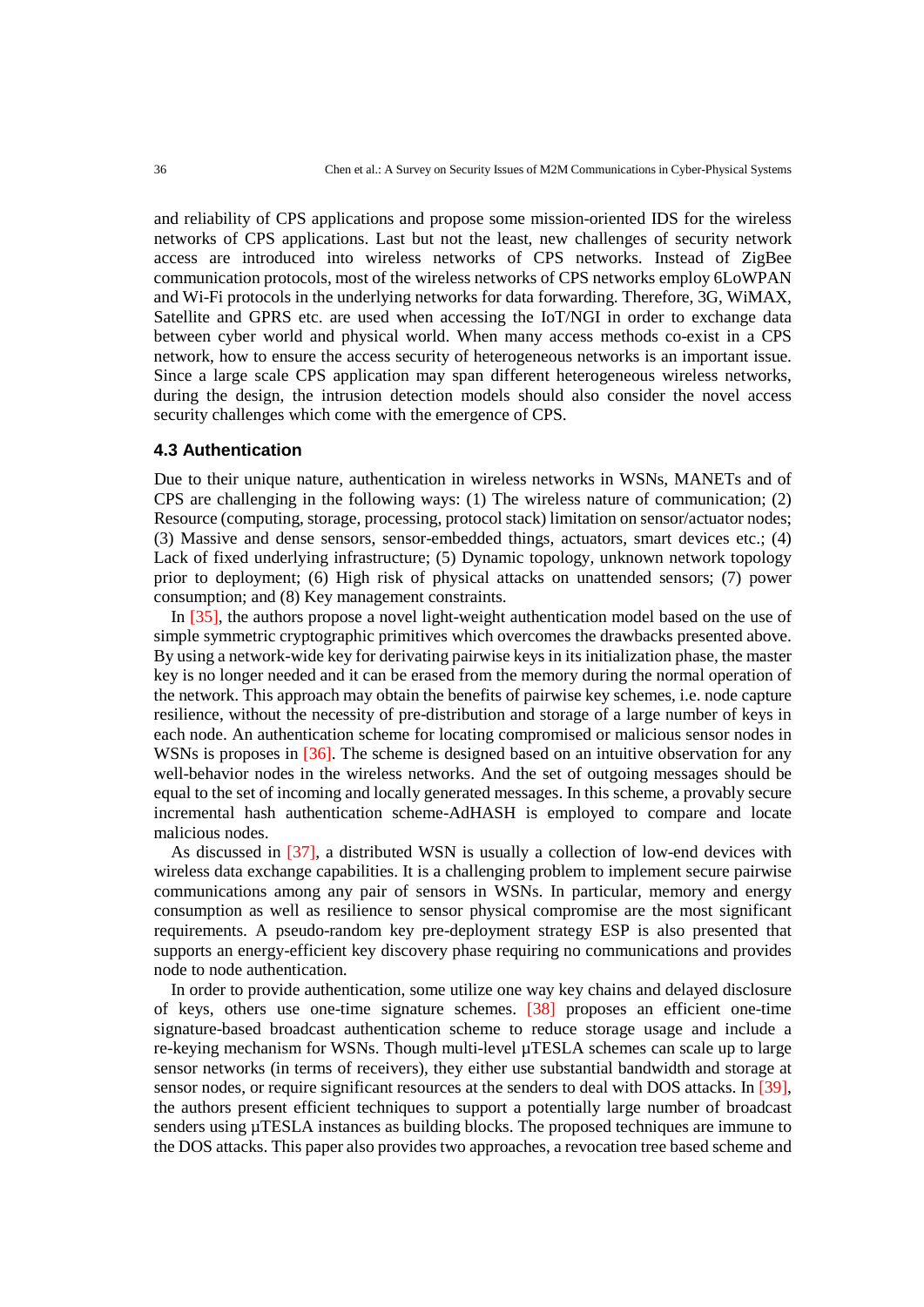a proactive distribution based scheme, to revoke the broadcast authentication capability from compromised senders. Broadcast authentication is a critical security service in WSNs, as it allows the mobile users of WSNs to broadcast messages to multiple sensor nodes in a secure way. In  $[40]$ , the authors argue that although symmetric-key based solutions such as  $\mu$ TESLA and multilevel µTESLA have been proposed, they all suffer from severe energy-depletion attacks resulting from the nature of delayed message authentication. The authors propose four different public key based approaches and provide in-depth analysis on their advantages and disadvantages. Several PKC-based schemes to address the proposed problem with minimized computational and communication costs are come up with. The goal is achieved by integrating several cryptographic building blocks, such as the Bloom filter, the partial message recovery signature scheme, and the Merkle hash tree, in an innovative manner.

In [41], the authors implement a user authentication protocol which is robust against node capture attacks. The protocol is based on elliptic curve cryptography and utilizes redundancy to withstand node capture. This protocol is the first step towards realizing authenticated querying in wireless networks of WSNs. This means that whenever the WSN processes a query, the sensor nodes should be able to verify that the query comes from a legitimate user. As there are potentially many users in the WSN, public key cryptography is used for user authentication, as it scales much better than symmetric cryptography approaches. The basic idea is to use sensors in the user's proximity as an interpreter between the "public key crypto world" of the user and the "symmetric crypto world" in WSNs.

In [42], User Authentication (UA) is considered for WSNs. Imagine that a wireless sensor network is deployed in an intelligent building, a hospital, or even a university campus, to allow legitimate users to send queries and retrieve the respective result at any of the sensor nodes. Importantly, the system needs to provide a means for user authentication to verify if the user is valid. The authors propose a dynamic strong-password based solution to this access control problem and adapt it into a wireless sensor network environment. The design of the proposed scheme making use of the security features on MAC sub layer (Medium Access Control) based on the IEEE 802.15.4 specification is presented. However, the scheme has three security weaknesses, as follows: (1) It cannot protect against the replay and forgery attacks; (2) Passwords could be revealed by any of the sensor nodes; (3) A user cannot change his/her password freely.

Therefore, in [43], the authors propose a lightweight dynamic user authentication scheme for WSNs. First, a user submits its user *uID* and the corresponding password in Hashed Form *H* (PW) to a *GW* (gateway) for registration. The *GW* stores the dataset (*uID, H (PW), TS*) in its database. Then *GW* replies to the user the successful registration. Eventually, the pair (*uID, TS*) is distributed to all the sensor nodes. Second, the user uses its password PW to compute a value  $A=H(H(PW^*) XOR t)$ , where t is the current time. Then, it submits the triple ( $uID^*$ , A, t) to a login node. After receiving the login information, the login node first checks whether *uID*\* is in the list of datasets (*uID, TS*). If not, the login node sends a reject message to its user. Otherwise, it computes the value *C=H (A XOR T)*, and sends *Msg(uID,C,T,t)* to the *GW* for authentication. Third, after receiving *Msg(uID,C,T,t)* from the login node, the GW first checks whether  $(uID^*, t)$  is in its database. If  $uID^*$  is not in the database, the GW sends reject message to the login node. Otherwise, it computes *(H (H (PW) XOR t)*, *H (H (H (PW) XOR t)) XOR T)* for verification. The *GW* verifies if *(C\*=C)*. If so, the *GW* stores *t* in the database and sends an accept message to the login-node, and the user finally. Otherwise, the *GW* sends a reject message to the login-node. The proposed scheme is a modified scheme that not only retains all the advantages in the scheme presented in [42] but also enhances its security by withstanding the security weaknesses. However, an area of future research that should be considered is how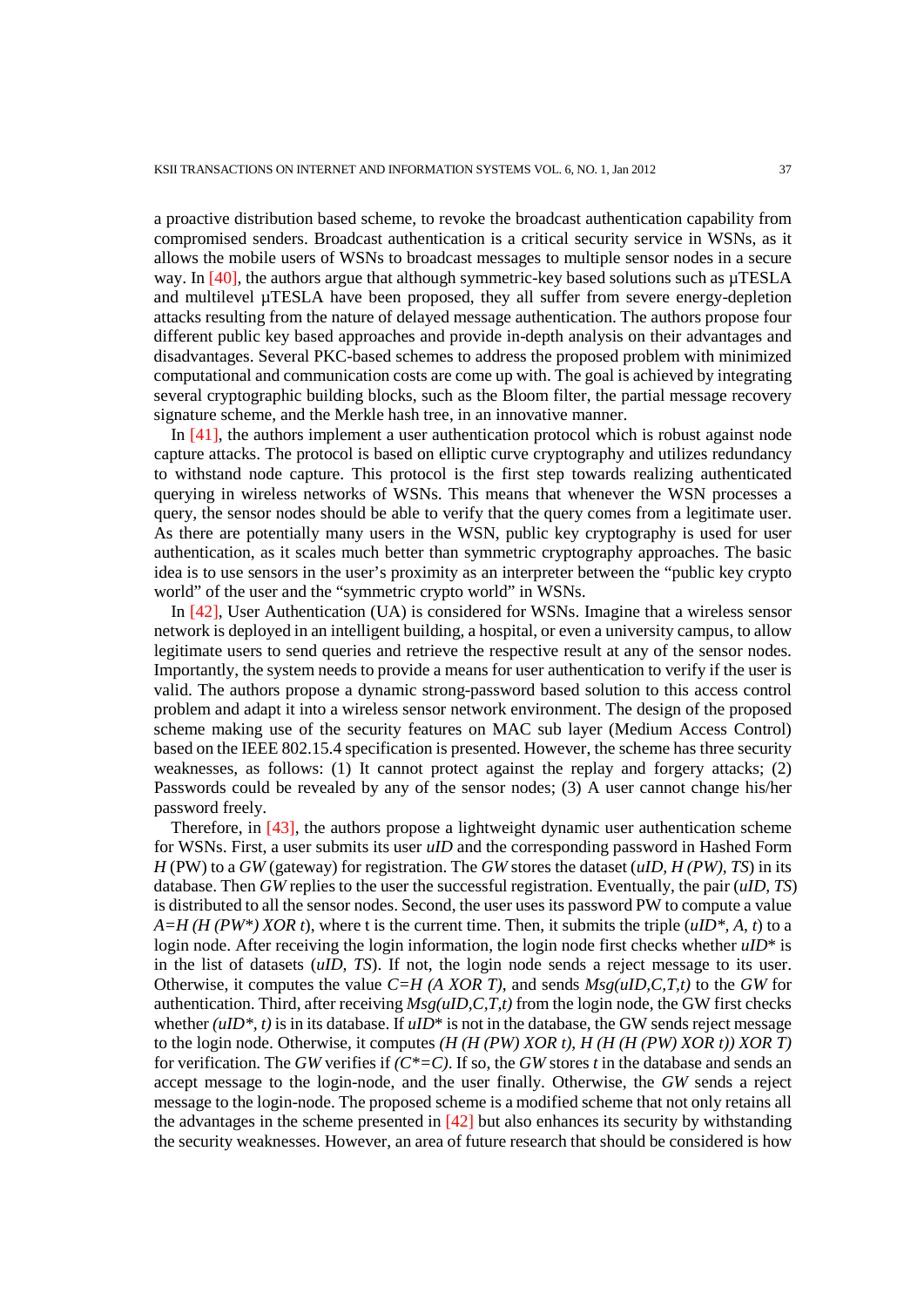to achieve mutual authentication between the users and the sensor nodes. In addition, since there is a centralized *GW*-node in the proposed scheme, the performance in authentication might be improved by designing a decentralized *GW*-node.

In addition to the asymmetric models needed for broadcast authentication, the design of an efficient authentication scheme for M2M communications in CPS still faces many challenges. (1) Robust to packet lost in wireless communication environment. Since the wireless networks of CPS applications are not reliable enough, the novel schemes of CPS must cope with the loss of packets during a transmission.

(2) Short authentication latency. Since most CPS applications are mission-crucial, real time response must be guaranteed, the maximum number of additional packets having to be received before a packet can be authenticated should be as small as possible.

(3) Individual authentication. The receiver should verify the received packets individually employing the authentication scheme without depending on other packets.

(4) Low computation, communication and storage overhead. Since the computation and storage overhead of a sensor node is so limited, some data (such as material and signatures) for authentication cannot be too large. Also, the number of bytes per packet used for authentication should be as small as possible.

## **4.4 Privacy Preserving**

Much existing work on WSNs, MANETs and Ad-hoc networks is focused on addressing the power and computational resource constraints of sensors/actuators by the design of specific routing, MAC and cross-layer protocols. However, with the emergence of CPS and IoT, there have been recently heightened privacy concerns over the data collected by and transmitted through various wireless networks. Wireless transmission, the self-organizing nature, various heterogeneous nodes and feedback control makes privacy preserving in CPS an especially challenging problem.

In recent years, CPS has drawn considerable attention from the research community. What has received less attention, however, is the critical privacy protection on collected data from the physical world through sensors, smart devices, 3G phones, RFID reader and etc. As discussed in [44], privacy concerns arise beyond data content and may focus on context information, such as the location of a sensor initiating data communication. In some CPS applications, e.g. a remote e-health monitoring system, it is enough for an adversary to infer that the patient is suffering from a problem from the corresponding alert information and raw data which are collected from the patient's body and its physical environment.

Although there are many solutions proposed for wireless networks in WSNs, MANETs, ad-hoc networks, IoT and etc., and the underlying wireless networks of CPS have similar characteristics with these network infrastructures, the following inherent features of CPS introduce novel challenges to privacy preservation and prevent those existing techniques from being directly transplanted.

(1) Unpredictable environment. Sensors, sensor-embedded things, and actuators may have to be deployed in an environment unpredictable by the defender. The underlying things in CPS networks may vary from computation ability, storage ability and communication ability. Consequently, during the design period of a novel privacy preserving model, these issues must be fully considered.

(2) Heterogeneous networks. The wireless networks in CPS applications are always heterogeneous, even in one CPS application several wireless networks may be employed as the underlying network infrastructure.

(3) Node resource constraints. A battery-powered sensor, actuator or a sensor-embedded node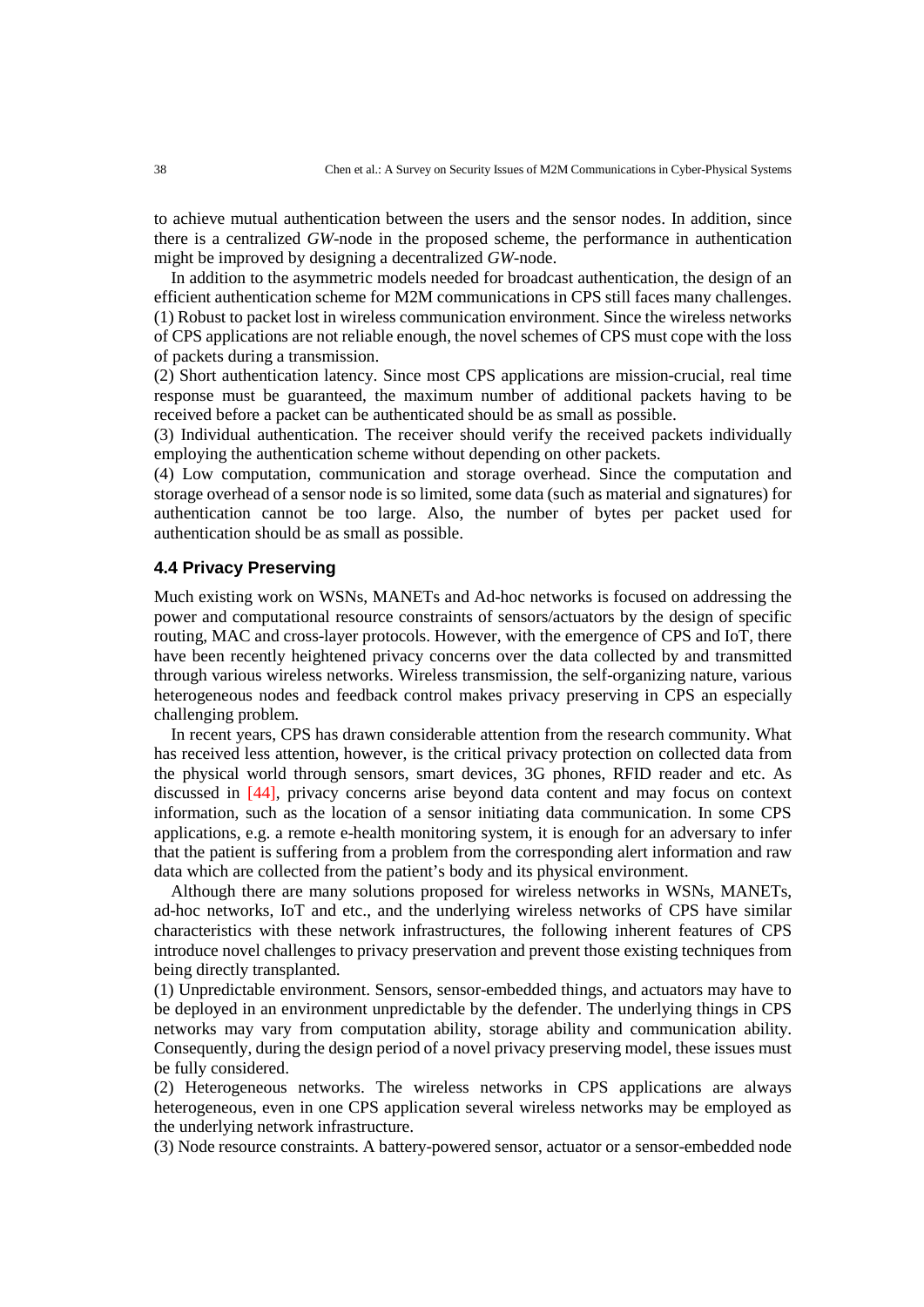generally has severe constraints on its ability to store, process and transmit the sensed data. Therefore, the computational complexity and resource consumption of key management schemes are usually considered unsuitable for CPS applications.

(4) Topological constraints. The limited communication range of sensors or sensor-embedded things in a wireless network requires multiple hops to transmit data form the source. Especially, the deployment of actuators in a wireless network can be inferred to destroy the wireless network by the adversaries. Usually the feedback control process of a CPS application is affected by the data transmitted in the network. Tamper with raw data collected from the physical world or fusion data transmitted in the wireless traffic will cause catastrophic damage on the CPS application. Particularly, if an adversary holds the ability of global traffic analysis and observing the traffic of different sensor/actuator nodes over the whole network, it can easily compromise context privacy.

As discussed in [44], there are two main types of privacy concerns, data-oriented and context-oriented concerns. The former usually focus on the privacy data which are collected from a WSN or a query posted to a WSN (e.g.  $[45][46][47][48][49][50][51][52]$ ). On the other hand, the latter concentrates on contextual information, such as the location and time in a WSN (e. g. [53][54][55][56]).

Data-oriented privacy protections focus on protecting the privacy of data content. There are two types of adversaries which may compromise data-oriented privacy. One is an external adversary which eavesdrops on the data communication between nodes in a wireless network. This type of adversary can be effectively relieved using cryptographic encryption and authentication. The other is an internal adversary which is a node captured and manipulated by malicious entities to compromise private information.

It is a challenging problem to provide efficient data aggregation while preserving data privacy in WSNs. In [45], two privacy-preserving data aggregation schemes are proposed for additive aggregation functions. The first scheme CPDA leverages clustering protocol and algebraic properties of polynomials. The second scheme SMART builds on slicing techniques and the associative property of addition. The goal is to bridge the gap between collaborative data collection by WSNs and data privacy. [46] proposes a set of generic, efficient and collusion-resilient privacy preserving data aggregation solutions. Based on the received histogram, the sink can then derive the approximate results of those particular queries such as MIN/MAX, Sum, Median, etc. Existing mechanisms for querying WSNs leak client interests to the servers performing the queries. The leaks are not only in terms of specific regions but also of client access patterns. In  $[47]$ , the problem of preserving the privacy of clients querying a WSN owned by untrusted organizations is introduced. Then two architectures and the corresponding trust models are investigated. For the first model, consisting of multiple, mutually distrusting servers governing the network, an efficient protocol, SPYC, is designed to provide full query privacy. For the second model, where all queries are performed through a single server, two metrics for quantifying the privacy achieved by a client's query sequence are presented. [48] presents  $DP<sup>2</sup>AC$ , a Distributed Privacy-Preserving Access Control scheme for WSNs, which is the first work of its kind. Users in  $DP<sup>2</sup>AC$  purchase tokens from the network owner whereby to query data from sensor nodes which will reply only after validating the tokens. The use of blind signatures in token generation ensures that tokens are publicly verifiable yet unlinkable to user identities, so privacy-preserving access control is achieved.

To address source-location privacy for sensor networks, [49] provides a formal model for the source-location privacy problem and examines the privacy characteristics of different sensor routing protocols. Two metrics for quantifying source-location privacy in sensor networks are introduced. Then new techniques to enhance source-location privacy in routing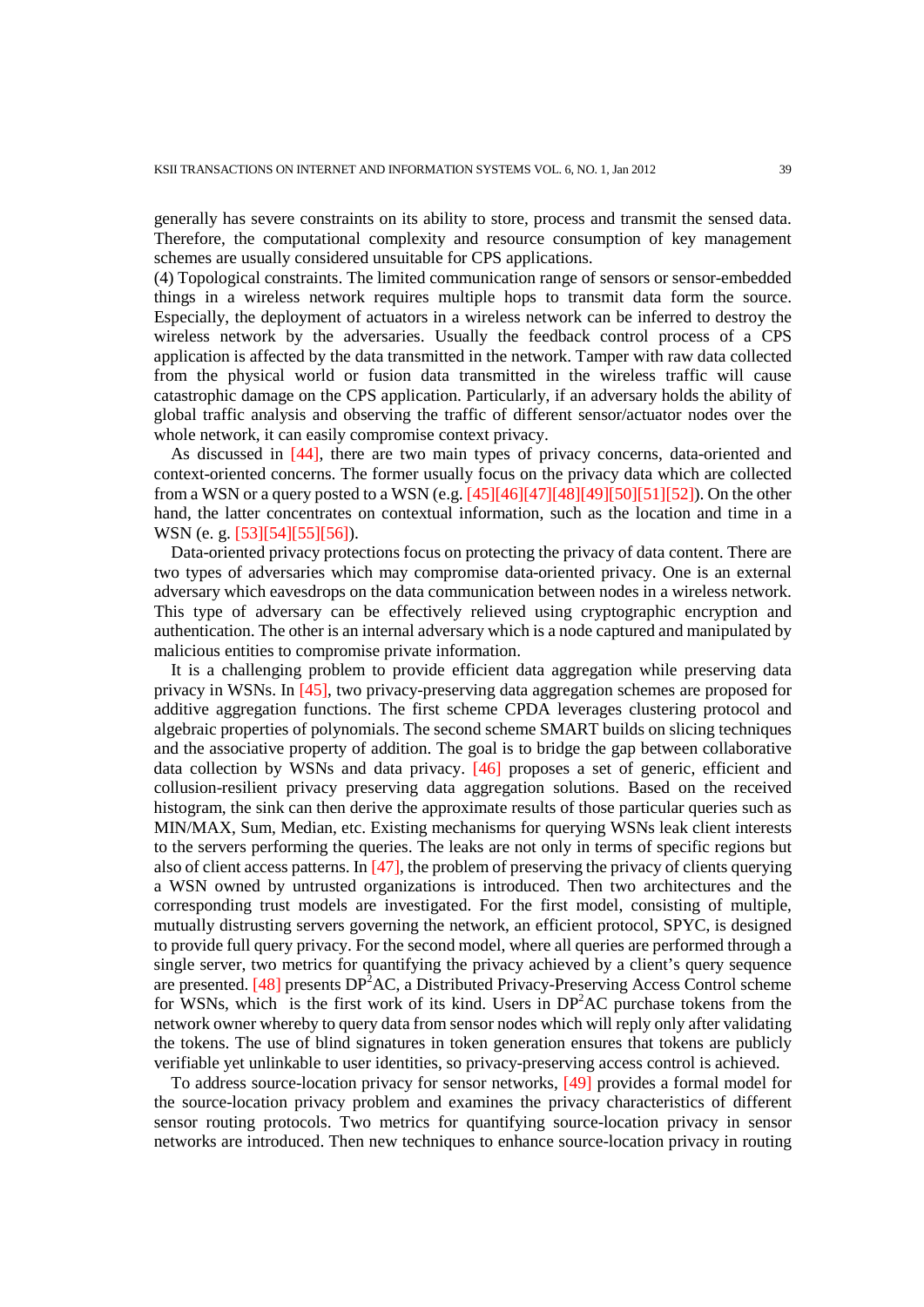protocols are proposed. It is important that this privacy enhancement does not come at a cost of a significant increase in resource consumption. To preserve location privacy, [50] proposes to use source and sink-based random walk for packet delivery. The sink first sets up a path which serves as a receptor through random walk. Each packet from a source is then randomly forwarded until it reaches the receptor. At that point, the packet is forwarded to the sink through the pre-established path. A random walk greatly reduces the chance of packets being detected. Even if an eavesdropper happens to detect one packet, the next packet is unlikely to follow the same path, thus rendering the previous observation useless. [51] aims to provide source anonymity for sensor networks under a global observer who may monitor and analyze the traffic over the whole network. Every node in the network sends out dummy messages with intervals following a certain kind of distribution, e.g., constant or probabilistic. When a node detects a real event, it transmits the real event messages with intervals following the same distribution. As such, neither can an attacker discern the occurrence of a real event, nor can he find out the location of the real event source. Previous work has studied the source location privacy problem under a local adversary model. In [52], the authors solve the optimal proxy placement problem by using local search heuristics and propose a Proxy based Filtering Scheme (PFS) and a Tree-based Filtering Scheme (TFS), which are simple yet efficient event source unobservability preserving solutions for sensor networks. The two methods are designed to work together in order to maximally reduce the network traffic while increasing the delivery ratio without sacrificing privacy.

While many protocols for sensor network security provide confidentiality for the content of messages, contextual information usually remains exposed. Such information can be critical to the mission of sensor networks, such as the location of a target object in a monitoring application, and it is often important to protect this information as well as the message content. There are several recent studies on providing location privacy for sensor networks. However, these existing approaches assume a weak adversary model where the adversary sees only local network traffic.

As discussed in [53], a strong adversary model, the global eavesdropper, is often realistic in practice and can defeat existing techniques. Then the authors formalize the location privacy issues under this strong adversary model and show how much communication overhead is needed for achieving a given level of privacy. Two techniques that prevent the leakage of location information: periodic collection and source simulation are also proposed. Periodic collection provides a high level of location privacy, while source simulation provides trade-offs between privacy, communication cost, and latency. In [54][55], countermeasures are developed against traffic analysis attack which may seek to the base station or sink node, particularly the rate monitoring attack and time correlation attack. Four anti-traffic analysis techniques are presented to generate randomness.

Protecting the temporal privacy of a sensor network is a challenging issue, particularly as the concept of temporal privacy has not yet been formally defined. In  $[56]$ , the authors address this need by providing a formal definition of temporal privacy that is built upon information theoretic concepts. In order to minimize the mutual information, a mechanism to buffer each packet at intermediate nodes along the routing path between a source sensor and the sink is also presented. The insights from the information-theoretic study further reveal that random delays that follow an exponential distribution will better protect temporal privacy than other distributions [57].

Although some techniques that can be introduced to CPS applications have been proposed in privacy protection in wireless networks of WSNs and Ad-hoc networks, there are still many open research issues in CPS. (1) The existing work only addresses systems with a single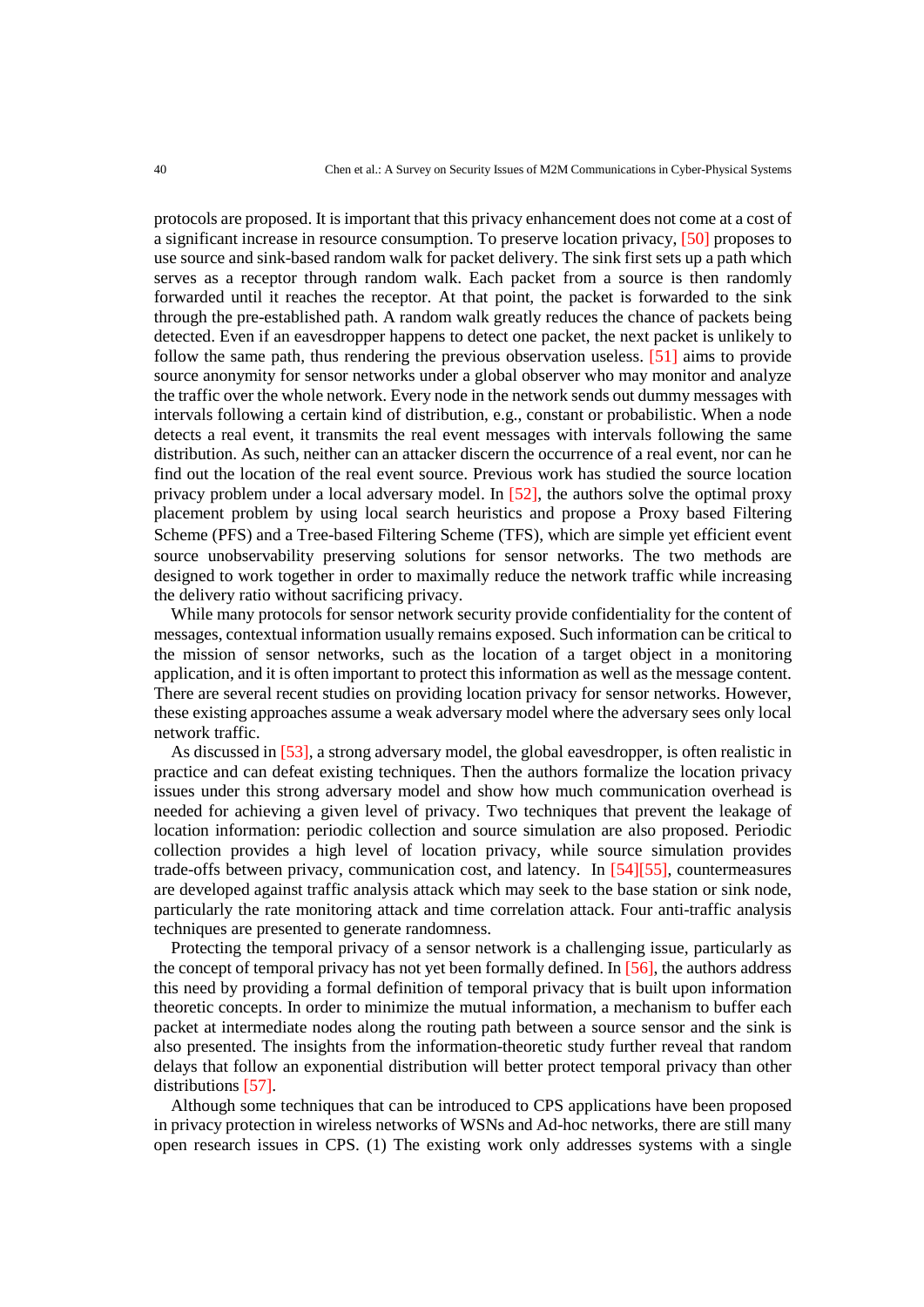mobile target. It is important to tackle the multiple mobile targets cases. Since most CPS applications employ multiple targets, some new privacy preserving models should be proposed. (2) CPS applications may employ the IoT/NGI as the backbone network, while WSNs, MANETs, etc. as the edge access networks. Obviously, the population of things connected to the IoT/NGI will be massive and grow rapidly because of the widespread application of 6LoWAN and IPV6 protocols. How to indentify the massive objects and protect the massive data privacy is still a challenging issue. (3) The privacy concerns of CPS applications are usually not only data-oriented but also context-oriented. Novel privacy preserving models should be proposed with in-depth consideration of the data privacy and contextual information privacy.

# **5. Future Research Directions**

The previous section has identified the security issues in M2M communications of CPS systems. Although we have pointed out the open research issues in each subarea, we conclude with possible future research directions on security issues in CPS as follows: (1) A set of reasonable evaluation metrics of reputation and trust for CPS entities; (2) A lightweight reputation and trust based access control model for CPS; (3) New notions of secure access control in the context of dynamic systems; (4) Identifying the types of policies needed in CPS and proposing a notion of secure execution for dynamic CPS applications; (5) Environment context-aware access decision models; (6) Secure interoperation models of CPS systems; (7) A lightweight access control scheme to detect and resolve conflicts in security policies; (8) Secure precision feedback control intrusion detection models; (9) Novel intrusion detection systems for heterogeneous wireless networks in CPS; (10) Mission-oriented intrusion detection systems for CPS applications; (11) Packet loss tolerant authentication schemes for CPS; (12) SMC based lightweight authentication mechanisms; (13) SMC based privacy preserving techniques for CPS systems; (14) Data & context-oriented privacy preserving schemes; (15) Secure distributed massive data privacy protections; (16) Secure massive data storage and management mechanisms; (17) A secure heterogeneous wireless network fusion schemes; (18) Secure access network techniques for CPS; (19) Definition, evaluation and control of temporary privacy in CPS.

#### **6. Conclusion**

CPS aims at monitoring the behavior of physical processes, and actuating actions to change their behavior in order to make the physical environment work correctly. Nowadays, M2M has become an indispensable communication component and one of the frontiers for next generation networks, e.g. CPS, IoT. However, it is so difficult to enforce the M2M communication security of wireless networks, since massive smart terminals are expected to be deployed in highly heterogeneous distributed CPS networks. In this paper, a survey of security and privacy preserving issues of M2M communications in CPS is given. First the constrains, attack issues, and a set of challenges that need to be addressed for building secure CPS systems are presented, and a universal security architecture for M2M communication in CPS systems is proposed. Then, security issues and the corresponding countermeasures are further discussed. Security issues and countermeasures are classified into four categories: access control, intrusion detection, authentication and privacy preserving. In this paper, we give a detailed analysis and summary of the related works systematically and deeply, and then point out the research thinking and methods based on the novel characteristics of CPS systems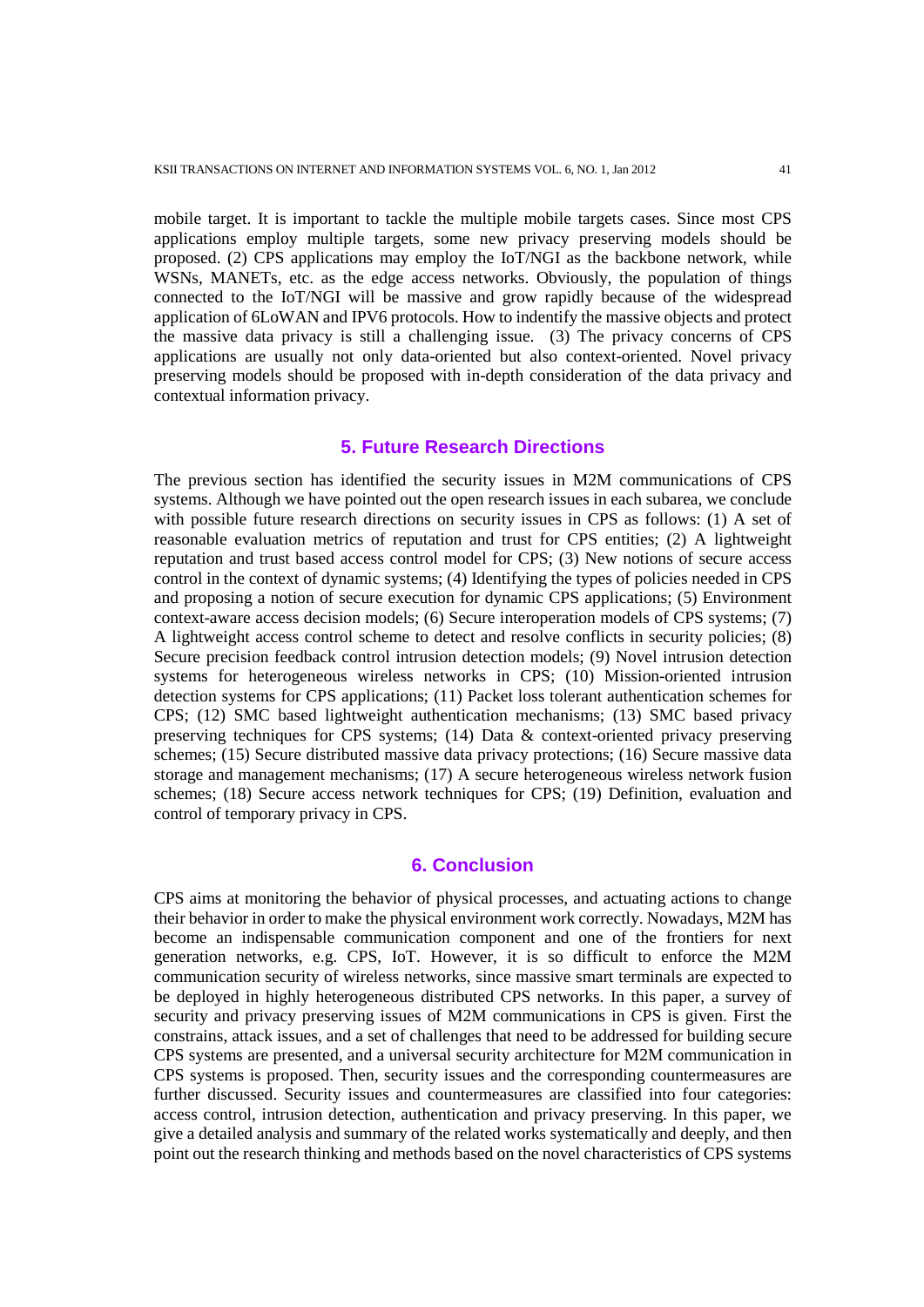from the four aspects. Eventually, we summarize possible future research directions on security in CPS.

However, there are still other good countermeasures to cope with these security and privacy issues, such as key management, secure routing, data encryption, SMC based key distribution schemes or mechanisms. We will continue to investigate these countermeasures in the future. And this paper gives the survey of security issues in M2M communications in CPS systems based on insufficient actual CPS applications. We will also investigate more typical CPS applications and improve the research on security in M2M communications of CPS further.

# **References**

- [1] W. Wolf, "Cyber-physical system," *Computer*, vol. 42, no. 43, pp. 88-89, 2009. [Article \(CrossRef](http://dx.doi.org/10.1109/MC.2009.81)  [Link\)](http://dx.doi.org/10.1109/MC.2009.81)
- [2] R. Poovendran., "Cyber-physical systems close encounters between two parallel worlds," *Procedding of the IEEE*, vol. 98, no. 8, pp. 1363-1366, 2010. **[Article \(CrossRef Link\)](http://ieeexplore.ieee.org/xpls/abs_all.jsp?arnumber=5512708&tag=1)**
- [3] W. Yong, G. Atteburyn and B. Ramamurthy, "A survey of security issues in wireless sensor networks", *Communications Surveys & Tutorials*, IEEE, vol. 8, no. 2, pp. 2-23, 200[6.Article](http://dx.doi.org/10.1109/COMST.2006.315852)  [\(CrossRef Link\)](http://dx.doi.org/10.1109/COMST.2006.315852)
- [4] D. Djenouri, L. Khelladi and A. N. Badache, "A survey of security issues in mobile ad hoc and sensor networks," *Communications Surveys & Tutorials*, IEEE, vol. 7, no. 4, pp. 2-28, 2005[.Article \(CrossRef Link\)](http://dx.doi.org/10.1109/COMST.2005.1593277)
- [5] E. K. Wang, Y. M. Ye, X. F. Xu, et al., "Security issues and challenges for cyber physical system," in *Proc. of 2010 IEEE/ACM Int'l Conference on & Int'l Conference on Cyber-Physical and Social Computing (CPSCom)*, pp. 733-738, Dec. 2010. [Article \(CrossRef Link\)](http://ieeexplore.ieee.org/xpls/abs_all.jsp?arnumber=5724910)
- [6] M. Anand, E. Cronin, M. Sherr, et al., "Security challenges in next generation cyber physical systems," in *Proc. of Green Computing and Communications (GreenCom), 2010 IEEE/ACM Int'l Conference on & Int'l Conference on Cyber, Physical and, Nov. 2006. [Article \(CrossRef Link\)](http://ieeexplore.ieee.org/xpls/abs_all.jsp?arnumber=5724910)*
- [7] E. A. Lee, "Cyber physical systems: design challenges," in *Proc. IEEE International Symposium on Object Oriented Real-Time Distributed Computing (ISORC),* 2008. [Article \(CrossRef Link\)](http://ieeexplore.ieee.org/xpls/abs_all.jsp?arnumber=4519604)
- [8] C. Medaglia and A. Serbanati, "An overview of privacy and security issues in the internet of things," in *Proc. of 20th Tyrrhenian International Work-shop on Digital Communications*, pp. 389-395, Sep.2009. [Article \(CrossRef Link\)](http://www.springerlink.com/index/l57x345043073616.pdf)
- [9] R. Weber, "Internet of things-new security and privacy challenges," *Computer Law & Security Review*, vol. 26, pp. 23-30, 2010. [Article \(CrossRef Link\)](http://dx.doi.org/10.1016/j.clsr.2009.11.008)
- [10] C. Inhyok, Y. Shah, A. U. Schmidt, et al., "Security and trust for M2M Communications," *Vehicular Technology Magazine, IEEE*, vol. 4, no. 3, pp. 69-75, Sep. 2009. [Article \(CrossRef](http://dx.doi.org/10.1109/MVT.2009.933478)  [Link\)](http://dx.doi.org/10.1109/MVT.2009.933478)
- [11] A. A. Cardenas, S. Amin and S. Sastry, "Secure control: Towards survivable cyber-physical systems," in *Proc. of the 28th International Conference on Distributed Computing Systems Workshops (ICDCS2008)*, pp. 495-500, Jun. 2008. [Article \(CrossRef Link\)](http://ieeexplore.ieee.org/xpls/abs_all.jsp?arnumber=4577833)
- [12] M. Saedy and V. Mojtahed, "Ad Hoc M2M Communications and security based on 4G cellular system," *Wireless Telecommunications Symposium (WTS)*, pp. 1-5, Apr.2011. Article (CrossRef [Link\)](http://dx.doi.org/10.1109/WTS.2011.5960828)
- [13] C. Inhyok, Y. Shah, A. U. Schmidt, et al., "Trust in M2M communication," *Vehicular Technology Magazine, IEEE, vol. 4, no. 3, pp. 69-75, Sep. 2009.* **[Article \(CrossRef Link\)](http://dx.doi.org/10.1109/MVT.2009.933478)**
- [14] R. Indrakshi and R. Indrajit, "Access Control Challenges for Cyber-Physical Systems". [Article](http://cimic.rutgers.edu/positionPapers/paper_Indrakshiray.pdf)  [\(CrossRef Link\)](http://cimic.rutgers.edu/positionPapers/paper_Indrakshiray.pdf)
- [15] S. Chakraborty and I. Ray, "Trust BAC-integrating trust relationships into the RBAC model for access control in open systems," in *Proc. of the 11th ACM Symp. on Access Control Models And Technologies*, New York: ACM Press, pp. 49-58, 2006. [Article \(CrossRef Link\)](http://www.fb6.tu-bs.de/PHP/hci/Trust-based%20authorization%20TrustBAC%20integrating%20trust%20relationships%20into%20the%20RBAC%20model%20for%20access%20control%20in%20open%20systems.pdf)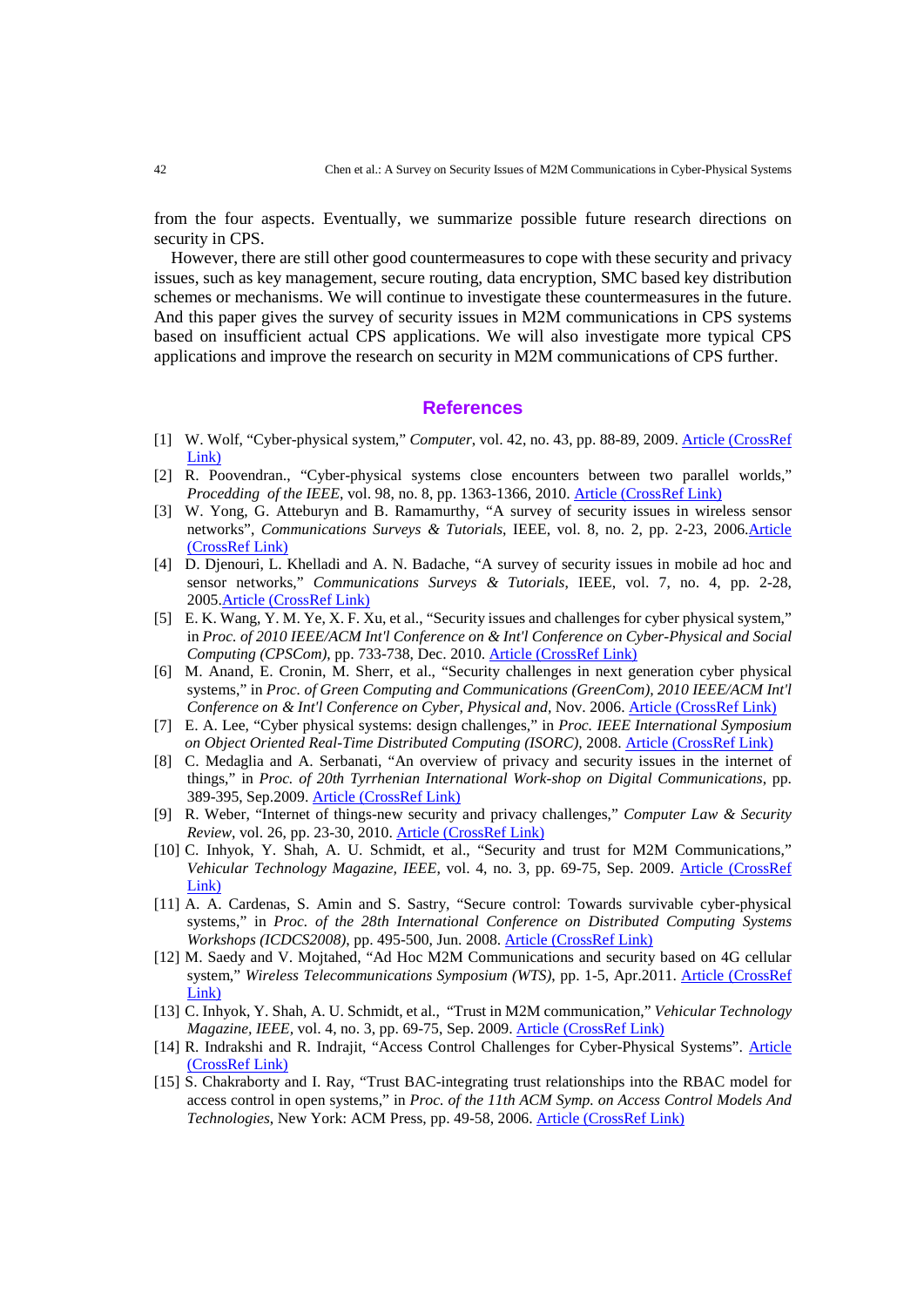- [16] I. Ray and M. Toahchoodee, "A spatio-yemporal access control model supporting delegation for pervasive computing applications," in *Proc. of the 5th International Conference on Trust, Privacy and Security in Digital Business*, pp. 48-58, Sep. 2008. [Article \(CrossRef Link\)](http://dx.doi.org/10.1007/978-3-540-85735-8_6)
- [17] I. Ray and M. Toahchoodee. "A spatio-temporal role-based access control model," in *Proc. of the 21stAnnual IFIP TC-11 WG 11.3 Working Conference on Data and Applications Security*, pp. 211-226, Jul. 2007. [Article \(CrossRef Link\)](http://www.springerlink.com/index/C3T50338535HX115.pdf)
- [18] C. M. Jonker and J. Treur, "Formal analysis of models for the dynamics of trust based on experience," in *Proc. of the 9th European Workshop on Modeling Autonomous Agents in a Multi-Agent System Engineering*, pp. 221-232, Jul. 1999. [Article \(CrossRef Link\)](http://www.springerlink.com/content/a71364wt2q325h1j.pdf)
- [19] E. Helms and L. Williams, "Evaluating access control of open source electronic health record systems," in *Proc. of the 3rd workshop on Software engineering in health care*, pp. 63-70, 2011. [Article \(CrossRef Link\)](http://dl.acm.org/citation.cfm?id=1988006)
- [20] S. Yu, K. Ren and W. Lou, "FDAC: Toward Fine-grained Distributed Data Access Control in wireless sensor networks," in *Proc. of IEEE INFOCOM 2009*, pp. 963-971, 2009. [Article](http://ieeexplore.ieee.org/xpls/abs_all.jsp?arnumber=5062007)  [\(CrossRef Link\)](http://ieeexplore.ieee.org/xpls/abs_all.jsp?arnumber=5062007)
- [21] S. Misra and A. Vaish, "Reputation-based role assignment for role-based access control in wireless sensor networks," *Journal of Computer Communications of Elsevier*, vol. 34, no. 3, pp. 281-294, 2010. [Article \(CrossRef Link\)](http://www.sciencedirect.com/science/article/pii/S0140366410000885)
- [22] S. K. S. Gupta, T. Mukherjee and K. Venkatasubramanian, "Criticality aware access control Model for pervasive applications," in *Proc. of the 4th IEEE Conference on Pervasive Computing and Communications*, pp. 251-257, 2006. [Article \(CrossRef Link\)](http://ieeexplore.ieee.org/xpls/abs_all.jsp?arnumber=1604815)
- [23] G. W. Wu, D. Z. Lu, F. Xia, et al., "A fault-tolerant emergency-aware access controls scheme for cyber-physical systems", in *Proc. of Information Technology and*, vol. 40, no. 1, pp. 29-39, 2011. [Article \(CrossRef Link\)](http://dx.doi.org/10.5755/j01.itc.40.1.190)
- [24] H. Alzaid, E. Foo and J. G. Nieto, "Secure data aggregation in wireless sensor network: a survey," in *Proc. of the 6th Australasian Information Security Conference*, ACSC2008, pp. 93-105, Jan. 2008. [Article \(CrossRef Link\)](http://dl.acm.org/citation.cfm?id=1385127)
- [25] B. Parno, E. Gaustad, M. Luk, et al., "Secure sensor network routing: a clean-slate approach", in *Proc. of CoNEXT 2006*, pp. 1-13, 2006. [Article \(CrossRef Link\)](http://dl.acm.org/citation.cfm?id=1368452)
- [26] R. Shorey, A. Ananda, M. C. Chan, et al., "Mobile, wireless, and sensor networks: technology, applications, and future directions", *John Wiley & Sons. Hoboken*, 2006. [Article \(CrossRef Link\)](http://www.google.cn/books?hl=zh-CN&lr=&id=tVyNRc-muzcC&oi=fnd&pg=PR7&dq=Mobile,+wireless,+and+sensor+networks:+technology,+applications,+and+future+directions&ots=r2i7ssSo8y&sig=2HF2NC9M1vWyv-b_Is9VSSBscHI&redir_esc=y)
- [27] I. Balepin, S. Maltsev, J. Rowe, and K. Levitt, "Using specification-based intrusion detection for automated response," in *Proc. of 6th International Symposium Recent Advances in Intrusion Detection*, pp. 136-154, 2003. [Article \(CrossRef Link\)](http://www.springerlink.com/content/gtvy0d0dexr50x1c/)
- [28] R. Roman, J. Zhou and J. Lopez, "Applying intrusion detection systems to wireless sensor networks," in *Proc. of the 3rd IEEE Consumer Communications and Networking Conference*, pp. 640-644, 2006. [Article \(CrossRef Link\)](http://www.wsn-security.info/slides/2006/RZL06.pdf)
- [29] W. R. Pires Jr., T. H. P. Figueiredo, H. C. Wong, et al., "Malicious node detection in wireless sensor networks," in *Proc. of the 8th International Parallel & Distributed Processing Symposium (IPDP'04)*, pp. 24-27, 2004. [Article \(CrossRef Link\)](http://ieeexplore.ieee.org/xpls/abs_all.jsp?arnumber=1302934)
- [30] G. R. Li, J. S. He and Y. F. Fu, "A distributed intrusion detection scheme for wireless sensor networks," in *Proc. of the 28th International Conference on Distributed Computing Systems Workshops*, vol. 0, no. 0, pp. 309-314, 2008. [Article \(CrossRef Link\)](http://dx.doi.org/10.1109/ICDCS.Workshops.2008.19)
- [31] A. P. R. Silva, M. H. T. Martins, B. P. S. Rocha, et al., "Decentralized intrusion detection in wireless sensor networks," in *Proc. of the 1st ACM international workshop on Quality of service & security in wireless and mobile networks*, pp. 16-23, 2005. [Article \(CrossRef Link\)](http://dl.acm.org/citation.cfm?id=1089765)
- [32] Y. Wang, X. Wang, B. Xie, et al, "Intrusion detection in homogeneous and heterogeneous wireless sensor networks," *IEEE Transactions on Mobile Computing*, vol. 7, no. 6, pp. 698-711, Jun. 2008. [Article \(CrossRef Link\)](http://dx.doi.org/10.1109/TMC.2008.19)
- [33] S. Banerjee, C. Grosan, A. Abraham, et al., "Intrusion detection on sensor networks using emotional ants," *International Journal of Applied Science and Computations*, vol. 12, no. 3, pp. 152-173, 2005. [Article \(CrossRef Link\)](http://wsc9.softcomputing.net/soumya2.pdf)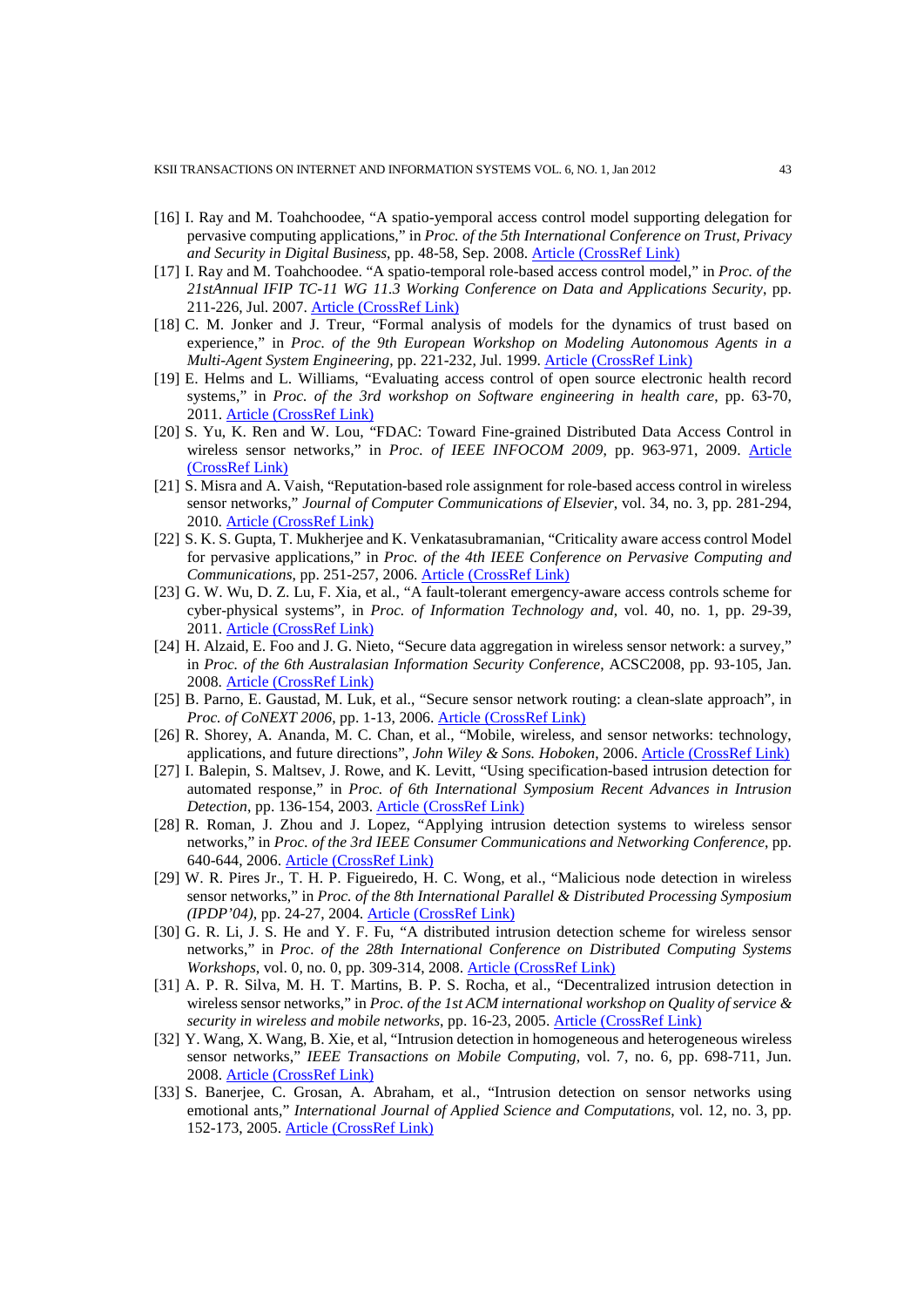- [34] M. Kodialam and T. V. Lakshman, "Detecting network intrusion via sampling: a game theoretic approach," in *Proc. of IEEE INFOCOM 2003*, vol. 3, pp. 1880-1889, 2003. [Article \(CrossRef](http://ieeexplore.ieee.org/xpls/abs_all.jsp?arnumber=1209210)   $Link$
- [35] O. D. Mohatar, A. F. Sabater and J. M. Sierra, "A lightweight authentication scheme for wireless sensor networks," *Ad Hoc Networks*, vol. 9, no. 5, pp. 727-735, 2010. **[Article \(CrossRef Link\)](http://www.sciencedirect.com/science/article/pii/S1570870510001307)**
- [36] Y. T. Zhang, J. Yang, W. J. Li, et al., "An authentication scheme for locating compromised sensor nodes in WSNs", *Journal of Network and Computer Applications*, vol. 33, no. 1, pp.50-62, Jan. 2010. [Article \(CrossRef Link\)](http://dx.doi.org/10.1016/j.jnca.2009.06.003)
- [37] R. D. Pietro, L. V. Mancini, A. Mei, et al., "Energy efficient node-to-node authentication and communication confidentiality in wireless sensor networks", *ACM/Kluwer Wireless Networks*, vol. 12, no. 6, pp. 709-721, 2005. [Article \(CrossRef Link\)](http://dx.doi.org/10.1007/s11276-006-6530-5)
- [38] S. Chang, S. Shieh, W. W. Lin, et al., "An efficient broadcast authentication scheme in wireless sensor networks", in *Proc. of ACM Symposium on Information, Computer and Communications Security*, pp. 311-320, 2006. [Article \(CrossRef Link\)](http://dl.acm.org/citation.cfm?id=1128864)
- [39] D. Liu et al., "Practical broadcast authentication sensor networks," in *Proc. of 2nd Annual Int'l. Conf. Mobile and Ubiquitous Systems: Networking and Services*, pp. 118-29, Jul. 2005. [Article](http://ieeexplore.ieee.org/xpls/abs_all.jsp?arnumber=1540993)  [\(CrossRef Link\)](http://ieeexplore.ieee.org/xpls/abs_all.jsp?arnumber=1540993)
- [40] K. Ren, W. Lou and Y. Zhang, "Multi-user broadcast authentication in wireless sensor networks," in *Proc. of 4th Annual IEEE Communications Society Conference on Sensor, Meshand Ad Hoc Communications and Networks*, pp. 223-232, 2007. [Article \(CrossRef Link\)](http://ieeexplore.ieee.org/xpls/abs_all.jsp?arnumber=4810133)
- [41] Z. Benenson, N. Gedicke and O. Raivio, "Realizing robust user authentication in sensor networks," in *Proc. of Workshop on Real-World Wireless Sensor Networks*, 2005. [Article \(CrossRef Link\)](http://www.sics.se/realwsn05/papers/benenson05realizing.pdf)
- [42] K. Wong et al., "A dynamic user authentication scheme for wireless sensor networks," in *Proc. of IEEE Int. Conf. Sensor Network, Ubiquitous*, Trustworthy Computing, pp. 244-251, 2006. [Article](http://ieeexplore.ieee.org/xpls/abs_all.jsp?arnumber=1636182)  [\(CrossRef Link\)](http://ieeexplore.ieee.org/xpls/abs_all.jsp?arnumber=1636182)
- [43] H. R. Tseng, R. H. Jan and W. Yang, "An improved dynamic user authentication scheme for wireless sensor networks," in *Proc. of IEEE Global Telecommun. Conf.*, pp. 986-990, 2007. [Article \(CrossRef Link\)](http://ieeexplore.ieee.org/xpls/abs_all.jsp?arnumber=4411100)
- [44] N. Li, N. Zhang, S. Das, et al., "Privacy preservation in wireless sensor networks: A state-of-the-art survey," *Journal of Ad Hoc Networks*, vol. 7, no. 8, pp. 1501-1514, Nov. 2009. [Article \(CrossRef Link\)](http://dx.doi.org/10.1016/j.adhoc.2009.04.009)
- [45] W. B. He, X. Liu, H. Nguyen, et al., "PDA: Privacy-preserving Data Aggregation in wireless sensor networks," in *Proc. of INFOCOM 2007, 26th IEEE International Conference on Computer Communications*, pp. 2045-2053, 2007. [Article \(CrossRef Link\)](http://dx.doi.org/10.1109/INFCOM.2007.237)
- [46] W. Zhang, C. Wang and T. Feng, "GP2S: generic privacy-preservation solutions for approximate aggregation of sensor data," in *Proc. of 6th IEEE International Conference on Pervasive Computing and Communications (PerCom)*, pp. 179-184, 2008. [Article \(CrossRef Link\)](http://ieeexplore.ieee.org/xpls/abs_all.jsp?arnumber=4517392)
- [47] B. Carbunar, Y. Yu, W. Shi, et al., "Query privacy in wireless sensor networks," *ACM Transactions on Sensor Networks*, vol. 6, no. 2, pp. 1-34, 2010. [Article \(CrossRef Link\)](http://dx.doi.org/10.1145/1689239.1689244)
- [48] R. Zhang, Y. Zhang and K. Ren, "DP2AC: Distributed privacy-preserving access control in sensor networks," in *Proc. of INFOCOM 2009*, pp. 1251-1259, 2009. [Article \(CrossRef Link\)](http://ieeexplore.ieee.org/xpls/abs_all.jsp?arnumber=5062039)
- [49] P. Kamat et al., "Enhancing source location privacy in sensor network routing," in *Proc. Int'l Conf. Distributed Computing Systems*, pp. 559-608, 2005. [Article \(CrossRef Link\)](http://ieeexplore.ieee.org/xpls/abs_all.jsp?arnumber=1437121)
- [50] Y. Xi, L. Schwiebert and W. Shi, "Preserving source location privacy in monitoring-based wireless sensor networks," in *Proc. of the 20th International Parallel and Distributed Processing Symposium*, pp. 8-18, 2006. [Article \(CrossRef Link\)](http://ieeexplore.ieee.org/xpls/abs_all.jsp?arnumber=1639682)
- [51] M. Shao, Y. Yang, S. Zhu, et al., "Towards statistically strong source anonymity for sensor networks," in *Proc. of the 27th IEEE Conference on Computer Communications (INFOCOM 2008)*, pp. 51-55, 2008. [Article \(CrossRef Link\)](http://dx.doi.org/10.1109/INFOCOM.2008.19)
- [52] Y. Yang, M. Shao, S. Zhu, et al., "Towards event source unobservability with minimum network traffic in sensor networks," in *Proc. of the first ACM conference on Wireless network security*, pp. 77-88, 2008. [Article \(CrossRef Link\)](http://dl.acm.org/citation.cfm?id=1352547)